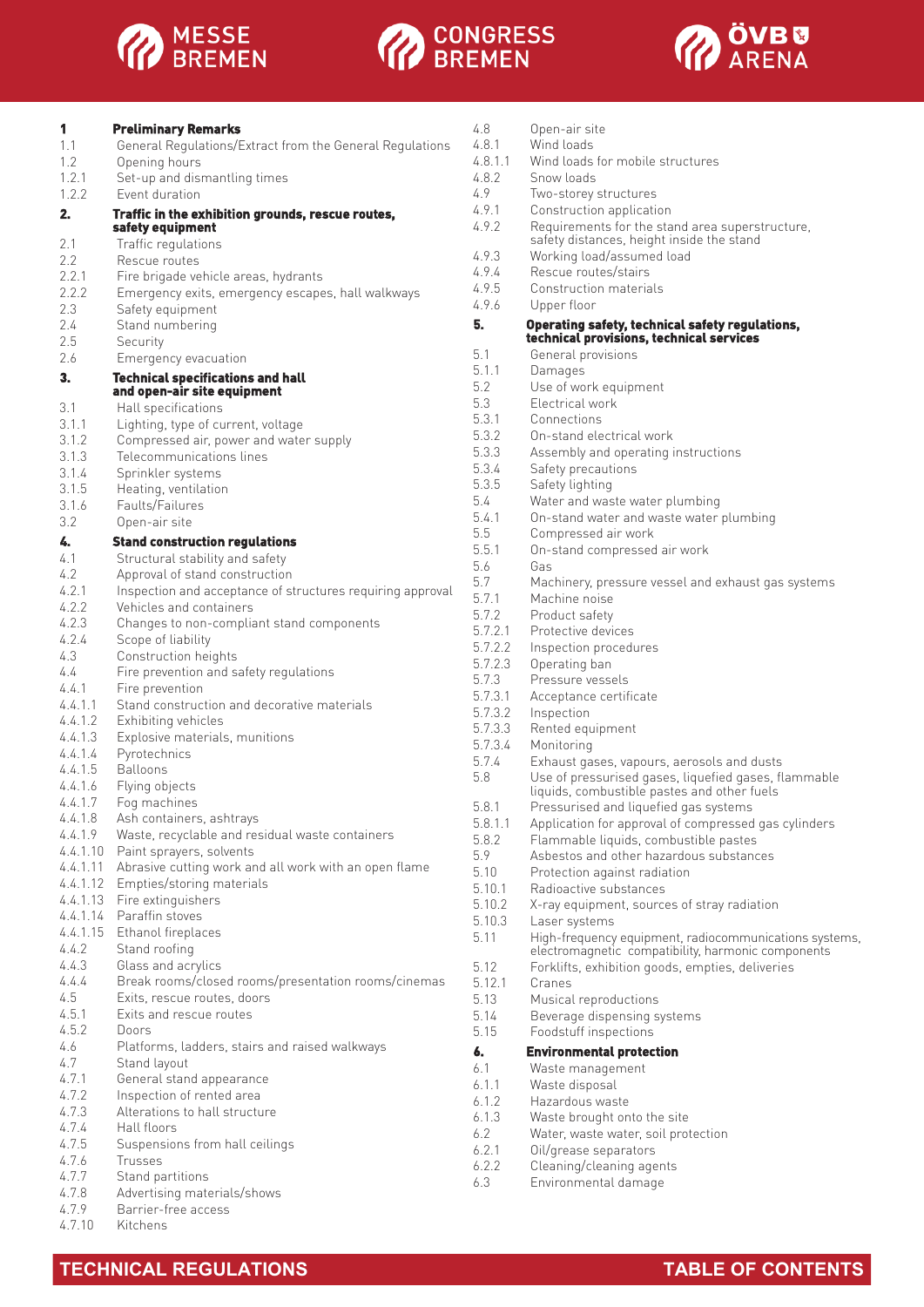





#### **1 Preliminary Remarks**

M3B GmbH, and its brands CONGRESS BREMEN, MESSE BREMEN and ÖVB ARENA (hereinafter M3B), has issued Regulations concerning events of all types being held, with the intention of giving every exhibitor/organizer the best opportunity to present its exhibits/content and to address its visitors and prospects. These are binding for all exhibitors and organizers.

The State Building Code for the Federal State of Bremen (BremLBO), including the most recent version of its secondary regulations, and the Model Ordinance of the Building Supervision Commission for the Conference of Ministers of Construction, as it applies in the State of Bremen, and their recommendations for action all apply and are specifically taken into account. These Regulations also include safety regulations which, in the interest of our exhibitors and visitors, are intended to provide the most stringent safety requirements for the technical and design aspects of event equipment.

Building regulations, fire prevention and other safety regulations are agreed with the responsible regulatory authorities of the State of Bremen. M3B reserves the right to check compliance with these provisions when inspecting and approving an event, and if necessary in the presence of the regulatory authorities. A representative of the relevant organizer must attend acceptance inspections to pass on information about defects or required changes, or to remedy these accordingly. M3B must be given written confirmation of this person's identity. Furthermore, the current, valid versions of all legal provisions, ordinances and technical regulations/latest technological practices must be observed and implemented.

Holding an event/commissioning an exhibition stand may be prohibited in the interest of all event participants if defects identified, of any kind, have not been remedied by the start of the event. M3B reserves the right to make further demands regarding any safety and stand construction issues that may arise.

Commissions for services in general and the accompanying agreements are usually sent separately from approval/acceptance documents, and are not deemed approval for stand structures or approval for events. Agreements about M3B providing event-related services must be sent in writing and by the date specified; if such agreements arrive thereafter, M3B cannot guarantee their proper, timely execution and/or the services may no longer be feasible. The same applies to any services used but which were not ordered in advance. Services already performed must be paid for in full.

For information purposes, exhibitors may be sent other circulars about the preparation and running of the event. These circulars and information are part of the conditions of participation and these Technical Regulations.

If the term "stand construction" is used in accordance with general usage within these Technical Regulations, it does not refer to a physical structure as defined in the Building Code. Legally, the exhibition centre stand structure is a "facility" in a meeting place.

These Technical Regulations have been agreed with other German trade fair companies and have been drawn up in accordance with a common format.

Since building law is part of state law, there may be deviations and differences in individual implementation regulations between different states.

M3B also reserves the right to make changes and updates.

The German version of the text is binding.

#### **1.1 Extract from the General Regulations**

### 1. Scope of application

These General Regulations apply to all venues and all event grounds owned by M3B. Unless otherwise agreed, the regulations in these General Regulations apply. The provisions in the Traffic Regulations also apply. Any breach of the provisions in the General Regulations may lead to immediate expulsion, exclusion from the event or, in extreme cases, a permanent ban from the venue. M3B may search people, bags, containers and vehicles for prohibited items and may forbid the carrying of prohibited items. For security reasons, M3B may prohibit people from entering the event grounds. Evacuation may be organised accordingly.

#### 2. Domestic authority and entering the grounds

Entry to venues and exhibition grounds is only permitted with the approval of M3B. M3B issues company ID cards for the purpose of identification. For the duration of any event, admission tickets issued by the organizer, including participant, press, free and complimentary tickets, are considered identification. M3B reserves the right to refuse access to holders of ID documents in justified individual cases (for example, if these General Regulations are breached, in the case of alcoholization or for the purposes of averting danger) and to exercise its domestic authority. Access to the backstage area, cloakrooms, operating facilities and to other rooms or areas not open to the public is only permitted for expressly authorised persons holding appropriate ID cards. At any time and upon request by M3B, visitors must show their admission tickets and other persons must show their authorization cards. Visitors may only remain at the event site during the opening hours of the relevant event/trade fair and must leave the event grounds when the opening hours end. Admission tickets are no longer valid once visitors leave the event grounds - even during the course of the event/trade fair. Orders from the security service must be followed without exception. If the security service confiscates any visitors' items, visitors must collect said items immediately after the event ends. If visitors fail to collect them, M3B is entitled to dispose of such confiscated items.

#### 3. General rules of conduct

Facilities at the event grounds must be treated carefully and with respect. All contamination or pollution is prohibited. It should be noted that noise levels over an extended period at events may cause permanent hearing damage. To avoid any risk of hearing damage, the use of hearing protection is recommended where appropriate. In the event of evacuation, every visitor must follow instructions from staff and the authorities immediately. In this case, visitors must assist other guests who need help. In the event of evacuation, items handed in for safekeeping, particularly in cloakrooms, cannot normally be collected; this is only possible once the evacuation alarm has been cancelled. All technical equipment such as fire alarms, hydrants, electrical distribution and control panels, telephone switchboards, heating and ventilation systems must remain freely accessible and unobstructed. All entrances and exits, escape and rescue routes and emergency exits must be kept clear, i.e. sitting and standing is not permitted there.

#### 4. Traffic

The provisions of the Road Traffic Act (StVO) apply on the event grounds. Signs to control vehicle and pedestrian traffic must be observed. Only visitors and other authorised persons with a valid entry permit issued by M3B may drive a vehicle on the event grounds. Vehicles without an entry permit may be towed away by M3B at the vehicle owner's expense. Traffic control instructions from M3B and the event organizer, particularly stopping and parking, must be followed.

#### 5. General restrictions

Smoking is prohibited inside the event grounds and venues (in any form, including e-cigarettes). Smoking is permitted in specific, designated smoking areas. The use of drugs and the excessive consumption of alcohol is prohibited. M3B may stop people who have taken or excessively consumed intoxicants (drugs/alcohol) from entering the grounds. Likewise, it may expel such people from the grounds. Lighting fireworks, using fire or naked flames is pro-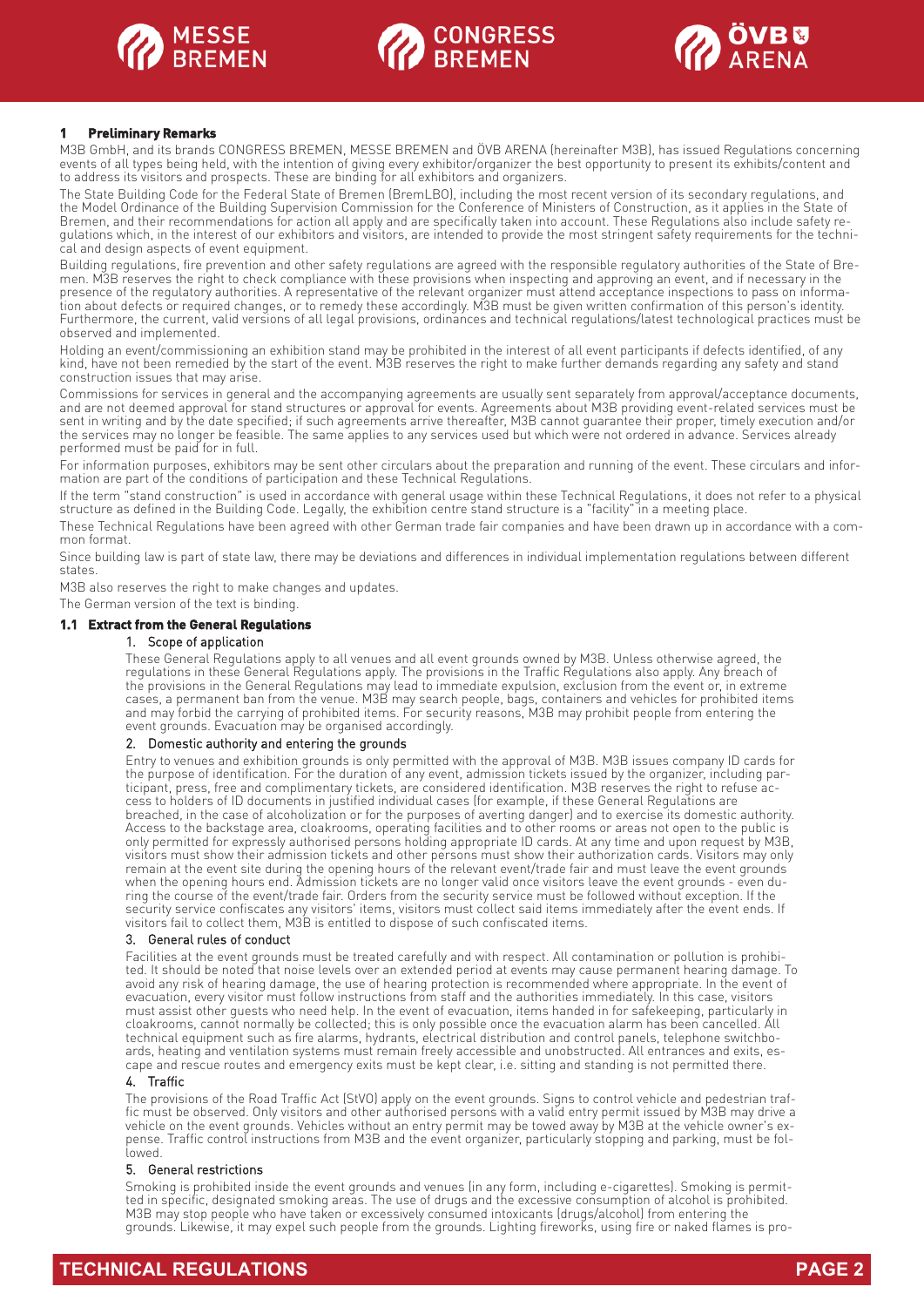





hibited without prior permission from M3B. Remaining overnight on the event grounds is also prohibited.

#### 6. Prohibited items

Carrying the following items is prohibited, if prior written permission has not been obtained or if the approved material is not flame retardant in accordance with DIN EN 13501 B-s1, dO:

- Weapons or dangerous objects, or any item that, if thrown, may cause personal injury
- Mechanical and electric noise makers
- Racist, xenophobic and extremist propaganda material in all forms: clothing, flags, banners etc.
- Gas spray cans, caustic or colouring substances for highly flammable or harmful gases, with the exception of commercially available pocket lighters
- Fireworks and other pyrotechnic materials and explosives
- Containers made of easily breakable or splintering material
- Animals of any kind; this does not apply to marked assistance dogs with proof of officially certified training
- In agreement with the police and/or the organizer and M3B, individual visitors to the event grounds may be permitted to carry larger flags, sign poles and large banners.
- Bringing in any food; exceptions apply to visitors required by illness to carry food and drink; a medical certificate or suitable information must be shown to prove this. Food for babies and toddlers is also excluded from this rule.

#### 7. The following are prohibited:

- Using two-wheeled vehicles, skateboards, roller skates or other sports equipment
- Asking people for charity donations or to sign petitions, carrying out surveys and radio, television or film recordings
- Distributing brochures, handouts or similar advertising materials
- Storing objects around escape routes

#### 8. Image rights

Film, television and photo recordings are usually made during events on the grounds. By attending the event, all visitors and all other persons give their consent to the publication of any recordings in which they appear.

#### 9. Video surveillance

Please note that the grounds are under video surveillance for the safety of visitors and exhibitors.

#### 10. Liability

M3B is liable according to statutory regulations. Liability for items brought into the grounds is expressly excluded. Visitors are liable according to statutory regulations.

#### **1.2 Opening hours**

#### **1.2.1 Construction and dismantling times**

During general construction and dismantling times, working hours are from 7:30 a.m. to 6:00 p.m., unless other times are specified. For general security reasons, on grounds belonging to M3B, the halls and entire grounds are closed outside of these times.

#### **1.2.2 Event duration**

During the course of the event, the halls will open one hour before the fair/event starts and will close one hour after the fair/event ends. Exhibitors/participants required, in justified individual cases, to work in halls and on grounds belonging to M3B outside these hours need specific written permission from M3B.

#### **2. Traffic in the exhibition grounds, rescue routes, safety equipment**

#### **2.1. Traffic regulations**

To allow the smooth flow of traffic during construction and dismantling times, and throughout the event, all rules to regulate and direct traffic, including instructions from security staff, must be observed.

The provisions of the Road Traffic Act (StVO) apply throughout the exhibition grounds and to the car park belonging to the grounds. The maximum permitted speed on the exhibition grounds is 10 km/h. In the hall area or where traffic conditions require it, vehicles must not exceed walking speed. Drivers must come to a full stop at entrances and exits to ensure that gate heights are adequate.

Motor vehicles may only enter the grounds or the halls with permission and only for immediate loading or unloading. The engine must be switched off during loading. It must be possible to contact drivers at any time on a mobile phone number left with the vehicle. The foyers in Halls 4 to 7 must be entered in the gate area by driving straight in. Cross traffic in the foyers is not permitted as the floor outside the gate areas is not strong enough.

Parking is prohibited inside the exhibition grounds. Vehicles, trailers, containers, vessels or empties of any kind left or parked unlawfully will be towed away at the owner's risk and expense. Spending the night on the grounds is prohibited.

#### **2.2. Rescue routes**

#### **2.2.1. Fire brigade vehicle areas, hydrants**

Obligatory fire brigade access routes and manoeuvring areas, marked by no-stopping signs, must be kept clear at all times. Vehicles or items left on rescue routes and in security areas may be removed at the owner's expense and risk. Above-ground and underfloor hydrants in the halls and on the open-air site must not be obstructed, obscured or inaccessible.

#### **2.2.2. Emergency exits, emergency escapes, hall walkways**

Escape and rescue routes must be kept clear at all times. It must be possible to fully and easily open doors along rescue routes. The clear width of aisles inside the exhibition halls must be at least 3 m (see Sec. 7, para. 5 MVStättV).

Escape and rescue routes, exit doors and emergency exits in hall floors and their signage must not be obstructed, built over, blocked, covered or otherwise obscured.

Escape and rescue routes in halls must never be blocked by objects placed in or protruding into the aisle. In the event of any breach, M3B is entitled to remedy the situation at the expense and risk of the person responsible.

Materials required for stand construction or exhibits being delivered for immediate installation in stand areas may be left temporarily at the sides of escape and rescue routes during the construction up and dismantling phases, provided they do not encroach upon the minimum safety width or otherwise hinder traffic. This is deemed acceptable if a maximum 0.9 m strip is used for storage along the stand edge facing onto the hall walkway or aisle. Regardless of the width of the hall walkway or aisle and the stored goods, there must be a clear passage at least 1.2 m wide. Areas in front of emergency exits and hall walkway intersections must be kept clear at all times. Hall walkways may not be used for assembly or for machines such as woodworking equipment or work benches. M3B or the organizer may remove these at the

## **TECHNICAL REGULATIONS PAGE 3**

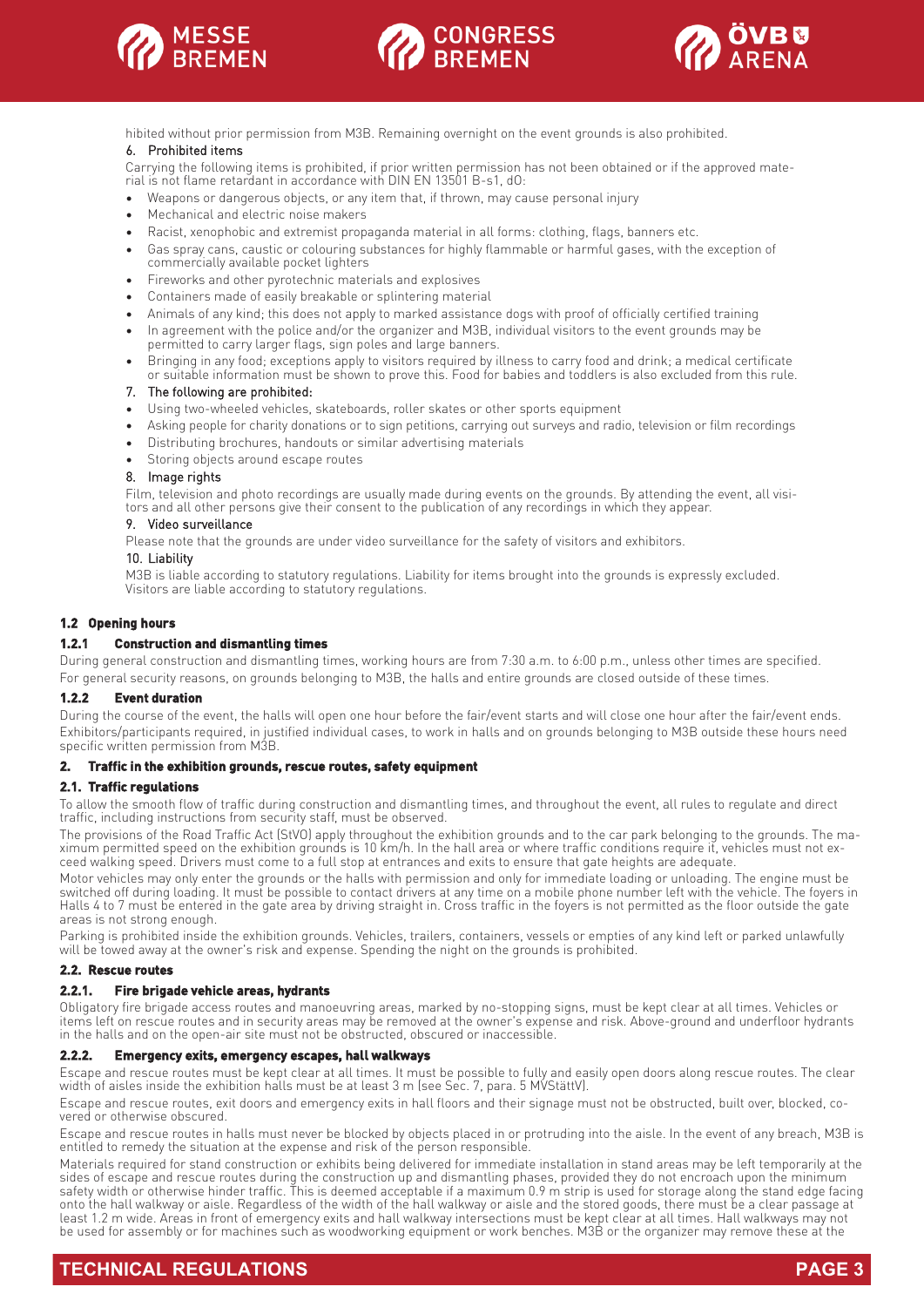





exhibitor's risk and expense.

Upon request by M3B, the immediate clearing of all hall aisles may (also) be requested for logistical reasons.

#### **2.3 Safety equipment**

Sprinkler systems, fire alarms, fire extinguishing systems, smoke detectors, devices for closing hall doors and other safety devices, their signage and the green emergency exit signs must be accessible and visible at all times; they must not be blocked or covered.

#### **2.4. Stand numbering**

The organizer will mark all stands with stand numbers where stand construction allows it technically.

#### **2.5. Security**

M3B provides general surveillance in the exhibition halls and on the open-air site throughout the exhibition, including during construction and dismantling. M3B is authorised to take any measures necessary for monitoring and security.

Exhibitors are responsible for arranging security surveillance for their stands. Stand surveillance may only be provided by the security company commissioned by M3B. Exhibitors and stand builders are expressly informed that the exhibition goods and other items they bring in are at increased risk during construction and dismantling in particular. Valuable and easily movable items should never be left unattended on the stand, and should be locked away at night.

Stand-based events and stand parties require written approval from M3B or the organizer. Outside opening hours, extra security staff must be booked at the exhibitor's expense. M3B or the organizer will specify their working times and the number of staff.

#### **2.6. Emergency evacuation**

For security reasons, M3B may order that rooms or buildings be closed and evacuated. Instructions may be given by loudspeaker or by onsite evacuation personnel. All persons in evacuation zones must follow these orders and leave the premises directly. Exhibitors must inform their staff and service providers about these procedures, and bear full responsibility for the proper evacuation of their stand areas.

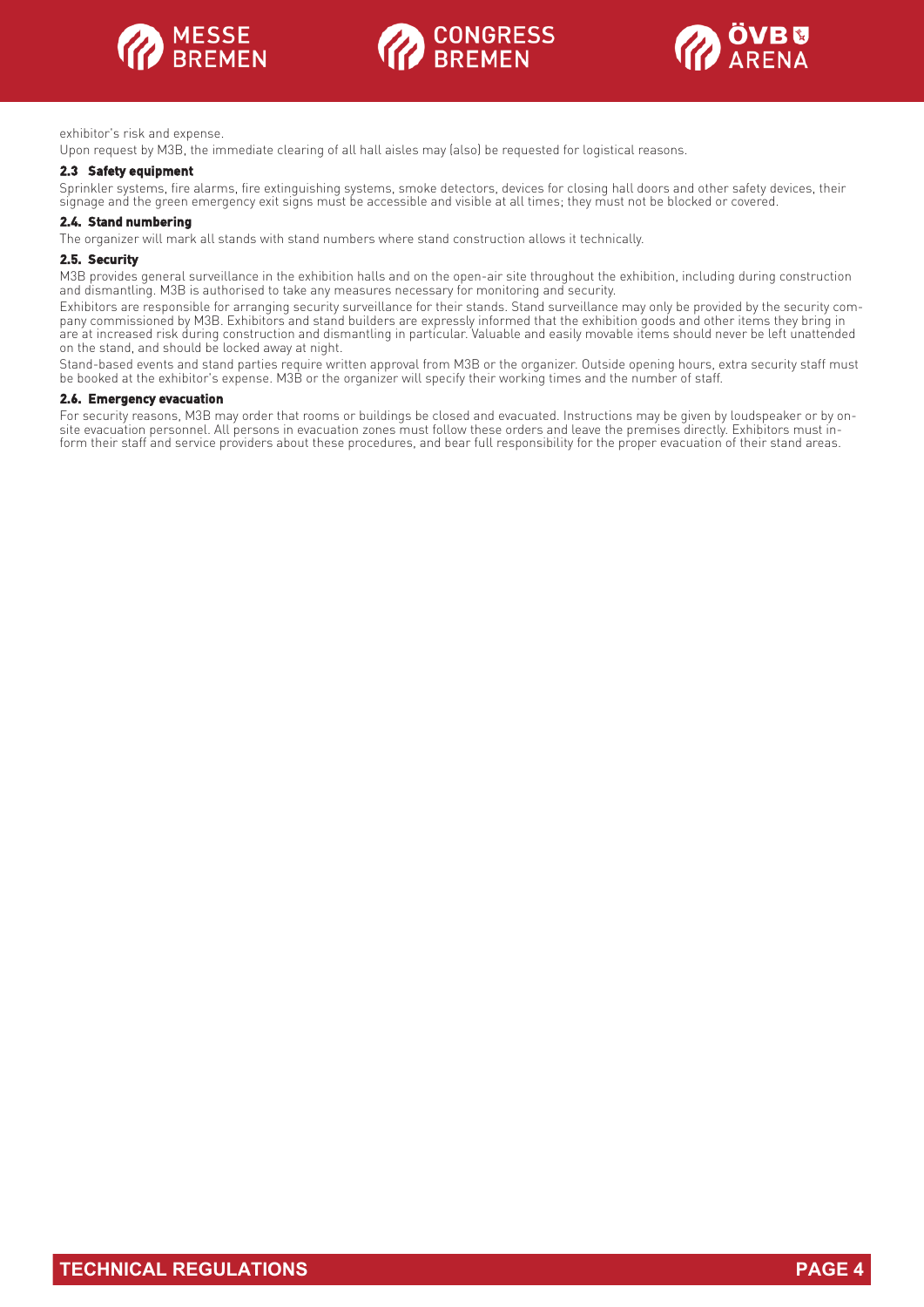

# **OD** CONGRESS

# **3. Technical specifications, hall and open-air site equipment**

# **3.1 Hall specifications**

| Specifications &<br>facts         |                                                                                                                                                                                                                                                                                                  | ÖVB Arena<br>(Hall 1)                   | foyer ÖVB<br>Arena<br>Main | Hall 2                         | Hall 3                                                                                     | <b>Hall 4.0</b>                                                                                    | <b>Hail 4.0</b><br>Foyer | Hall 4.1                                                | passagew<br>Congress<br>ay to the<br><b>Centre</b><br>Centre<br>The 10)<br><b>Hall 4.1</b><br>(CCB)<br>Foyer<br>inci. | Hall 5                     | Foyer<br>Hall 5                                                                                | Hall 6                                  | Foyer<br>Hall 6          | Hall 7                |
|-----------------------------------|--------------------------------------------------------------------------------------------------------------------------------------------------------------------------------------------------------------------------------------------------------------------------------------------------|-----------------------------------------|----------------------------|--------------------------------|--------------------------------------------------------------------------------------------|----------------------------------------------------------------------------------------------------|--------------------------|---------------------------------------------------------|-----------------------------------------------------------------------------------------------------------------------|----------------------------|------------------------------------------------------------------------------------------------|-----------------------------------------|--------------------------|-----------------------|
|                                   | Location                                                                                                                                                                                                                                                                                         | Level 0                                 | Level 0                    | $\circ$<br>Level               | Level 0                                                                                    | Level 0                                                                                            | Level 0                  | $\overline{\phantom{0}}$<br>Level                       | Level 1                                                                                                               | Level 0                    | Level 0                                                                                        | Level 0                                 | Level 0                  | Level 0               |
| $\frac{1}{2}$                     | Length (in m)                                                                                                                                                                                                                                                                                    | 77.50                                   |                            | 66.00                          | 70.00                                                                                      | 54.50                                                                                              | 54.50                    | 54.50                                                   | 54.50                                                                                                                 | 117.50                     | 117.50                                                                                         | 54.50                                   | 54.50                    | 75.00                 |
| specifications                    | Width (in m)                                                                                                                                                                                                                                                                                     | 40.00                                   |                            | 29.50                          | 23.50                                                                                      | 79.50                                                                                              | 20.50                    | 39.50                                                   | 6.50                                                                                                                  | 88.00                      | 12.00                                                                                          | 88.00                                   | 12.00                    | 54.00                 |
|                                   | Clear height $(\mathsf{in\,m})^{1)}$                                                                                                                                                                                                                                                             | 19.80<br>25.50                          | 14.00                      | 4.70                           | 5.90<br>$\,$<br>2.45                                                                       | $3.70 -$<br>11.50                                                                                  | 4.50                     | 4.70                                                    | $2.90 - 6.30$                                                                                                         | 11.50                      | 4.50                                                                                           | 11.50                                   | 4.50                     | 12.00                 |
|                                   | Exhibition area (gross in sq m)                                                                                                                                                                                                                                                                  | 2,750                                   | 1,100                      | $\widehat{\sim}$<br>2,000      | $1,750$ <sup>2)</sup>                                                                      | 4,300 <sup>2</sup>                                                                                 | $980$ %                  | 2,100                                                   | As agreed                                                                                                             | 10,300                     | $1,100^{2}$                                                                                    | 4,800                                   | 550 <sup>2)</sup>        | 4,000                 |
| Access/delivery                   |                                                                                                                                                                                                                                                                                                  | Gate C/D                                | Gate C/D                   | ≏<br>Gate I                    | Gate D                                                                                     | Gate E/F                                                                                           | Gate E/F                 | Gate D/E                                                | Gate D/E                                                                                                              | Gate E/F                   | Gate E/F                                                                                       | Gate E/F                                | Gate E/F                 | Gate G                |
|                                   | Height (in m)                                                                                                                                                                                                                                                                                    | 4.20                                    | 2.70                       | 4.20                           | 2.45 / 2.85                                                                                | $5.20^{(4)}$                                                                                       | 4.20                     | See Lifts                                               | See Lifts                                                                                                             | $5.20^{(4)}$               | 4.20                                                                                           | $5.20^{(4)}$                            | 4.20                     | 4.30 / 4.00           |
| Hall gates                        | Width (in m)                                                                                                                                                                                                                                                                                     | 3.80                                    | 3.40                       | 4.10                           | 5.50 / 5.50                                                                                | $5.40^{(4)}$                                                                                       | 5.10                     | See Lifts                                               | See Lifts                                                                                                             | $5.40^{4}$                 | 5.10                                                                                           | $5.40^{4}$                              | 4.60                     | 4.50 / 4.10           |
| Lifts                             |                                                                                                                                                                                                                                                                                                  | Freight lift from Hall 2/4 to Hall 4.1: |                            |                                | door dimensions: 2.41 m wide,                                                              |                                                                                                    |                          | 2.45 m high, interior dimensions: 3.34                  |                                                                                                                       | m wide, 4.31 m long; 2.64  |                                                                                                | m height; load capacity                 | 3.0 <sub>t</sub>         |                       |
| Floor and ground surfaces         |                                                                                                                                                                                                                                                                                                  | Asphalt                                 | Artificial<br>stone        | Asphalt                        | Artificial<br>stone                                                                        | Asphalt                                                                                            | Artificial<br>stone      | Artificial<br>stone                                     | Artificial<br>stone                                                                                                   | Asphalt                    | Artificial<br>stone                                                                            | Asphalt                                 | Artificial<br>stone      | Asphalt               |
| Floor load/area load              |                                                                                                                                                                                                                                                                                                  | 150 kN/m <sup>2</sup>                   |                            | 150 kN/m <sup>2</sup>          |                                                                                            | 150 kN/m <sup>2</sup>                                                                              | $5$ kN/m <sup>2 3)</sup> | $5$ kN/m <sup>2</sup>                                   | $5$ kN/m <sup>2</sup>                                                                                                 | 150 kN/m <sup>2</sup>      | $5 \ \mathrm{kN/m^2}$ 3)                                                                       | 150 kN/m <sup>2</sup>                   | $5$ kN/m <sup>2 3)</sup> | 150 kN/m <sup>2</sup> |
| Glass facade                      |                                                                                                                                                                                                                                                                                                  | $\frac{1}{2}$                           | Yes                        | $\frac{1}{2}$                  | Yes                                                                                        | Yes                                                                                                | Yes                      | Yes                                                     | Yes                                                                                                                   | Yes                        | Yes                                                                                            | Yes                                     | Yes                      | Yes                   |
|                                   | Options for suspending objects                                                                                                                                                                                                                                                                   | request<br>Upon                         | request<br>Upon            |                                |                                                                                            | request<br>Upon                                                                                    |                          | request<br>Upon                                         |                                                                                                                       | request<br>Upon            |                                                                                                | request<br>Upon                         |                          | request<br>Upon       |
| Lighting                          | Type                                                                                                                                                                                                                                                                                             | LED/Fluores<br>cent mix (d)             | Various (d)                | LED (d)                        | LED <sub>(d)</sub>                                                                         | LED(d)                                                                                             | LED <sub>(d)</sub>       | LED(d)                                                  | LED(d)                                                                                                                | LED(d)                     | LED <sub>(d)</sub>                                                                             | LED <sub>(d)</sub>                      | LED(d)                   | LED(d)                |
| $(d) =$ dimmable                  | Max. brightness<br>(lux)                                                                                                                                                                                                                                                                         | 2,000                                   | 500                        | 300                            | 300                                                                                        | 360                                                                                                | 200                      | 300                                                     | 200                                                                                                                   | 360                        | 200                                                                                            | 360                                     | 200                      | 1,600                 |
| Sprinkler system                  |                                                                                                                                                                                                                                                                                                  | $\stackrel{\circ}{\simeq}$              | $\frac{1}{2}$              | $\frac{1}{2}$                  | $\frac{1}{2}$                                                                              | Yes                                                                                                | Yes                      | Yes                                                     | Yes                                                                                                                   | $\stackrel{\circ}{\simeq}$ | Yes                                                                                            | $\frac{1}{2}$                           | Yes                      | ş                     |
| Smoke detectors                   |                                                                                                                                                                                                                                                                                                  | Yes                                     | Yes                        | $Y$ es                         | $Y$ es                                                                                     | Yes <sup>6</sup>                                                                                   | Yes                      | Yes                                                     | Yes                                                                                                                   | Yes                        | Yes                                                                                            | Yes                                     | $Y$ es                   | Yes                   |
| Media connections <sup>5)</sup>   |                                                                                                                                                                                                                                                                                                  | P, E, M                                 | 山                          | 山心                             | 口。                                                                                         | Σ                                                                                                  | Р.<br>Г                  | 口。                                                      | 口。                                                                                                                    | Σ                          | 口。                                                                                             | Σ                                       | 口。                       | ∑<br>⊡                |
| <b>M</b>                          |                                                                                                                                                                                                                                                                                                  | min. 2Mbit/s per port                   |                            |                                |                                                                                            |                                                                                                    |                          |                                                         |                                                                                                                       |                            |                                                                                                |                                         |                          |                       |
| W-LAN                             |                                                                                                                                                                                                                                                                                                  | In all halls (performance may vary      |                            |                                | depending on user numbers)                                                                 |                                                                                                    |                          |                                                         |                                                                                                                       |                            |                                                                                                |                                         |                          |                       |
|                                   | Standing <sup>9)</sup>                                                                                                                                                                                                                                                                           | 14,000                                  |                            | 2,500                          |                                                                                            | 5,500                                                                                              |                          | 2,200                                                   |                                                                                                                       | 11,000                     |                                                                                                | 5,500                                   |                          | 7,000                 |
| Seating<br>capacity <sup>9)</sup> | Rows                                                                                                                                                                                                                                                                                             | standing<br>10,445<br>inci.             | request<br>Upon            | 660<br>in 3 mobile<br>spaces - |                                                                                            | 2,000                                                                                              |                          | 3x300<br>5x200<br>1,750<br>$\overleftarrow{\mathrm{o}}$ |                                                                                                                       | 5,000                      |                                                                                                | 2,000                                   |                          | 4,000                 |
|                                   | Classroom-style                                                                                                                                                                                                                                                                                  | 1,100                                   | request<br>Upon            |                                |                                                                                            | 1,000                                                                                              |                          | 850                                                     |                                                                                                                       | 2,500                      |                                                                                                | 1,000                                   |                          | 1,500                 |
|                                   | <b>Bench</b>                                                                                                                                                                                                                                                                                     | 2,000                                   | request<br>lpon            |                                | $\mathbf{I}$                                                                               | 1,850                                                                                              |                          | 1,000                                                   |                                                                                                                       | 4,000                      |                                                                                                | 1,850                                   |                          | 2,000                 |
|                                   | $\frac{1}{n}$ Restrictions due to ventilation are not taken into account<br>2) transcourse and the pillars<br><sup>3)</sup> No industrial trucks except for the access roads<br>Max, permitted traffic load of 30 kN/m <sup>2</sup> as per DIN 1055<br>4 <sup>)</sup> North Hollerallee entrance |                                         |                            |                                | <sup>6)</sup> In lower part of Hall 4<br>$5$ P = Portable outlet, E<br>$M = Media outlets$ | $\,$ II                                                                                            | Electricity outlet,      |                                                         |                                                                                                                       |                            | <sup>9)</sup> Generally depends on event set-up<br><sup>10)</sup> CCB = Bremen Congress Centre |                                         |                          |                       |
|                                   |                                                                                                                                                                                                                                                                                                  |                                         |                            |                                |                                                                                            | יי ייטיאיטיי אייטיי ייטיאיי ייטי<br>Only in front part of Hall 4<br>יווח Area limited by escalator |                          |                                                         |                                                                                                                       |                            |                                                                                                | (Updated: May 2020, subject to changes) |                          |                       |



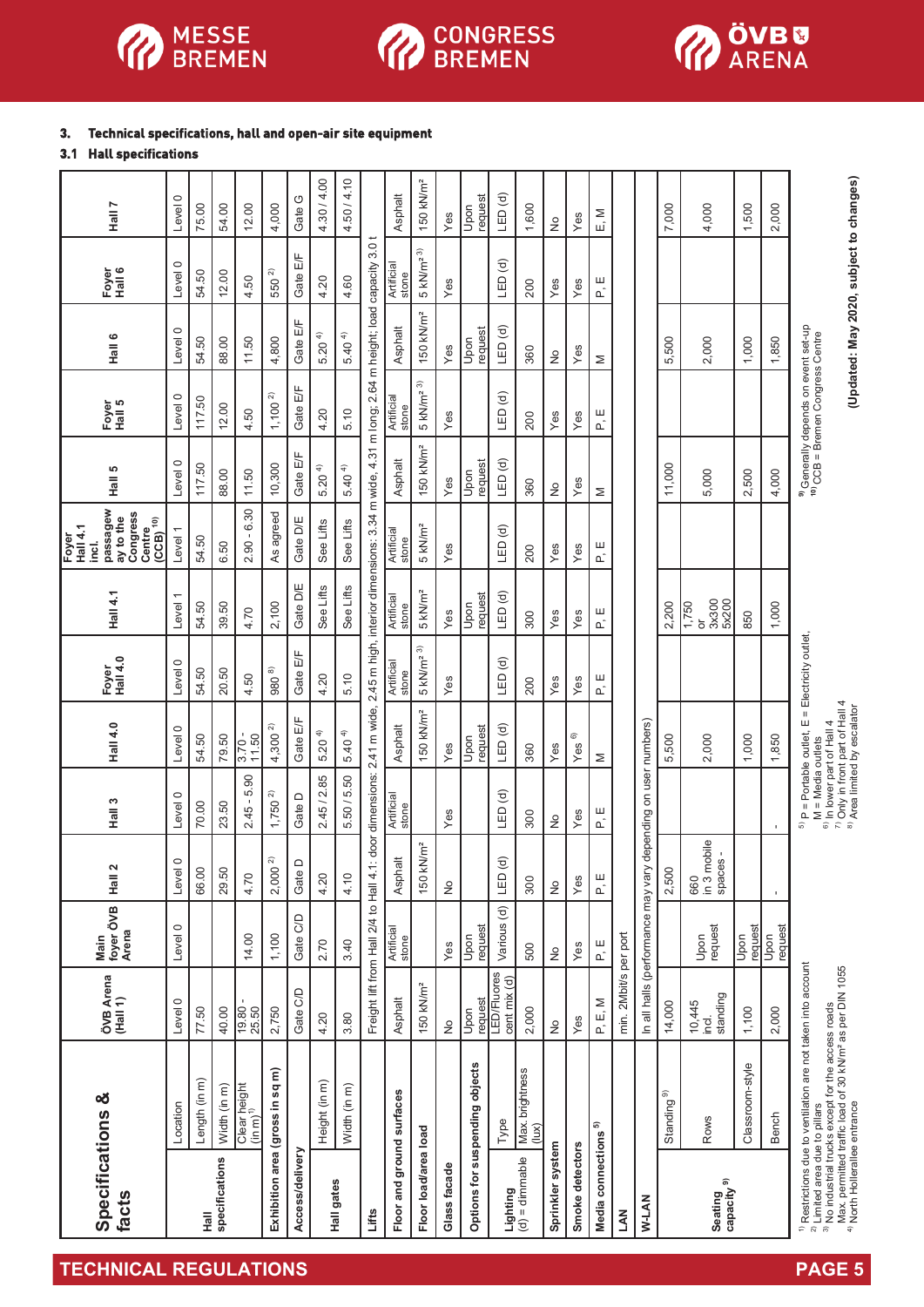





#### **3.1.1. Lighting, type of current, voltage**

Hall lighting is on average 300 lux in brightness, measured at 1 m above the hall floor. Exhibitors are advised to install their own lighting for stand areas and exhibits.

Current type and voltage at the exhibition grounds: in the halls there is a TN-C-S network 230 V/3 x 400 V, 50 Hz. The fluctuation range is +/-10%. We expressly point out that there is no uninterruptible power supply (UPS). Supply cables for all stands are designed to have separate protective PE and neutral N conductors. In Halls 1 to 7, protective and neutral conductors must not be connected to one another (see also German Electrical Regulation VDE 108).

Motors with a connected load of 20 kW or more may only be operated with a current-limiting starting device.

#### **3.1.2. Compressed air, power and water supply**

Power, water and compressed air in the halls and on the open-air site may only be provided by service partners commissioned by M3B. Electrical outlets are installed in Halls 1, 4, 5, 6 and 7 in media channels in the floor, and in Halls 2, 3, 4.1 and in the Congress Centre they are portable or located at media points. In Halls 4 to 7, ceiling sockets are available upon request, depending on positioning and capacity, e.g. they may be possible for suspensions. See also no. 5.3.

Water supply pipes are installed in Halls 1, 4, 5, 6 and 7 in media channels in the floor. In Halls 2, 3 and 4.1, portable connection points must be installed and this is only possible upon request. There are no water connection points for exhibition stands in the Congress Centre. See also no. 5.4.

No permanently compressed air system is installed, but individual connection points can be installed upon request - depending on their position and capacity. See also no. 5.5.

#### **3.1.3. Telecommunications lines**

Stands are equipped with data, telephone, fax and aerial connection points in Halls 1, 4, 5, 6 and 7, through the media channels in the floor. In the other halls, these points are portable or via media connection points.

If an exhibitor wishes to set up its own WiFi network, this requires written agreement from M3B and is only possible to a very limited extent. M3B's General Terms of Use for Internet Access over the LAN (wired network) and/or WLAN (wireless network) (updated in February 2020) apply.

#### **3.1.4. Sprinkler systems**

Halls 4.1, 4 (southern section below Hall 4.1) and the foyers of Hall 4.1 and Halls 4 to 6 are fitted with sprinkler systems. Covered exhibition stands are not permitted in these areas. See also no. 4.4.2. The minimum distance between sprinkler heads and exhibits/decorations must be 1.0 m. There must be enough distance between lighting fixtures, and any other equipment that generates heat, to prevent the sprinkler system from being set off accidentally. Above approx. 65°C the nozzles open and fire water is released.

#### **3.1.5. Heating, ventilation**

Halls 1, 2 and 3 have warm air heating, Halls 4, 4.1, 5, 6 and 7 also have partial air conditioning. These systems are automatically controlled by sensors that measure temperature, humidity, air pressure and dust pollution. Supply and exhaust air vents for these systems must not be blocked or impacted by stand or room structures.

#### **3.1.6. Faults**

In the event of faults, M3B's technical services must be informed immediately. The organizer is not liable for losses or damages caused by any such faults.

#### **3.2. Open-air site**

The open-air site is paved with a range of materials which are sloped to allow rainwater to drain away. Some places around the cobbled Bürgerweide car park are very uneven. Exhibitors/stand builders are responsible for guaranteeing the structural safety and stability of exhibition goods, stands, pagodas and tents by using appropriate professional underpinning, at their own cost. Ground anchoring equipment such as ground/tent pegs or ground sleeves/ground anchors may only be used in some areas and with the written agreement of M3B. Please also see no. 4.8.

Electricity, compressed air, data and telephone points on the open-air site are usually provided through the floor along the back of the stand. On the open-air site, the supply and drainage of water is restricted, and is only possible on request. A fault-free supply cannot be guaranteed if it is frosty. We recommend installing thermal insulation or ELT trace heating.

#### **4. Stand construction regulations**

#### **4.1 Structural stability and safety**

Exhibition stands, fixtures and fittings, exhibits and advertising media must be constructed to ensure structural stability and safety, to prevent any danger to public safety, order, and life and health in particular. Exhibitors are responsible for static safety and may be required to provide proof of this.

The dimensions of any standing structural elements or special structures (e.g. free-standing walls, high exhibits, high decorative elements) that might tip over must have at least an equivalent horizontal distributed load of qh:

qh1 =0.125 kN/m² up to 4 m in height from top edge of floor

qh2 = 0.063 kN/m² for all surfaces over 4 m in height from top edge of floor

The reference area is the respective visible area.

There must be a horizontal impact load of 1KN at a height of 1m above the floor.

Evidence of this must be submitted to M3B upon request.

In justified individual cases deviations from this are possible, in which case more detailed proof must be provided.

In justified cases, M3B reserves the right to have an expert check the structural stability and security of the stand on site, if it has reasonable doubts about its stability or security, even if it gave its prior approval.

#### **4.2 Approval of stand construction**

Assuming that exhibitors comply with the Technical Regulations for stand design and execution, drawings need not be submitted for approval for single-storey stand structures with a construction height of up to 2.50 m inside the halls.

Upon request, M3B will check exhibitors' stand construction plans submitted in duplicate.

Otherwise, all other stand structures, mobile stands, special structures and constructions are subject to approval.

#### **4.2.1 Inspection and acceptance of structures requiring approval**

Stand plans drawn to scale, on a scale of at least 1:100, with floor plans and views, must be submitted to M3B for approval at least six weeks before the start of construction or on the date specified in the order forms for exhibitor services.

Once these have been checked, M3B will issue written approval to the exhibitor/stand builder. Stand construction can only begin once this

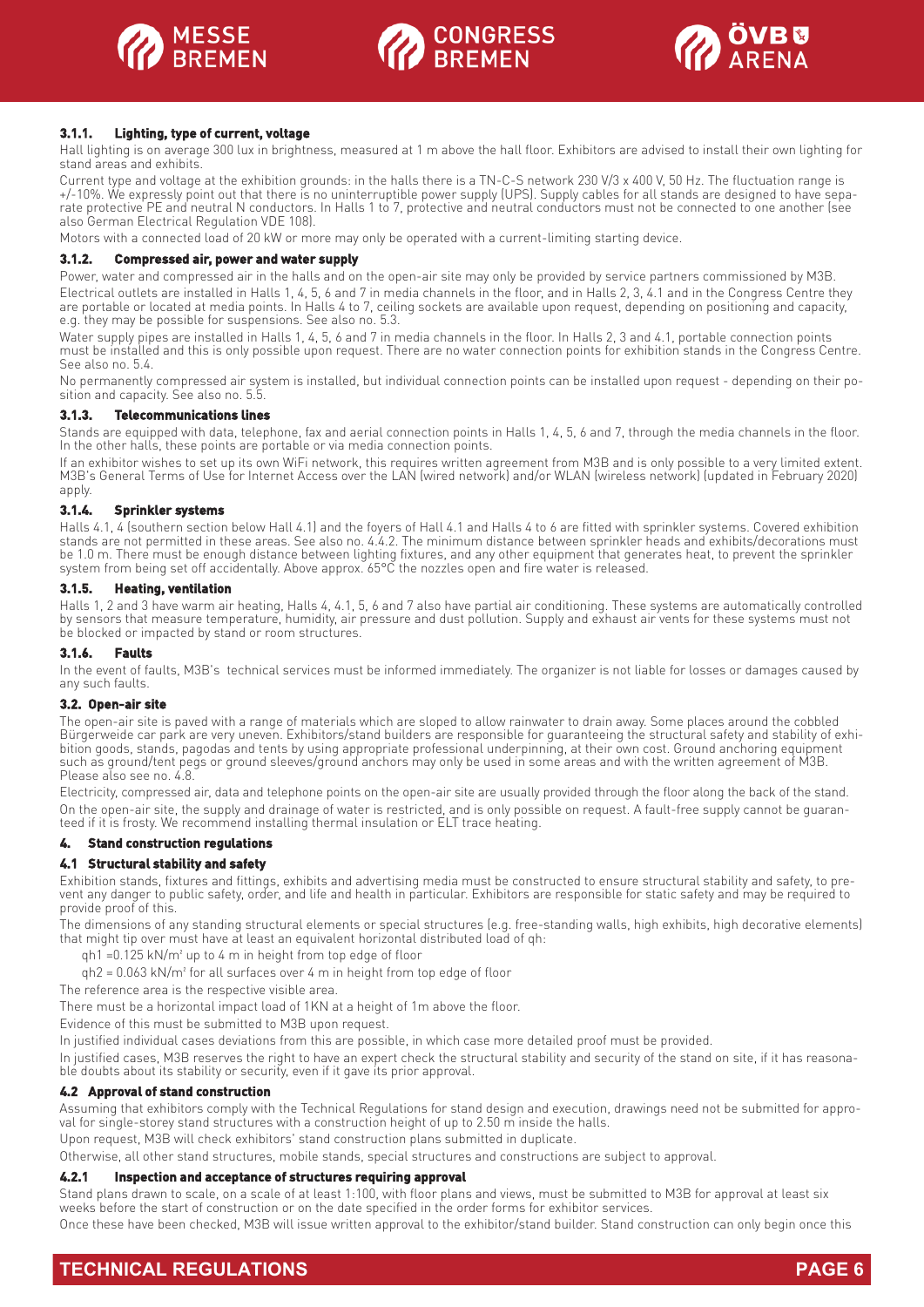





approval has been issued.

Approval of:

- two-storey buildings
- physical structures on the open-air site
- special structures

requires submission of the following documents (in duplicate) in German:

- a) Static calculations checked or verifiable by a second, independent structural engineer according to German standards
- b) Specifications
- c) Structural stand drawings on a scale of 1:100 (floor plan, views, sections), construction details on a larger scale.
- d) A rescue route plan with evidence of rescue route length and width.

e) If a data sheet/type test or valid model approval is submitted, points a), b), c) above no longer apply.

The exhibitor/stand builder will be charged for the costs of the approval process.

#### **4.2.2 Vehicles and containers**

Vehicles and containers used as exhibition stands inside the halls are subject to approval. Exhibitors will be fully liable for any damage to hall floors caused by vehicles or containers.

#### **4.2.3 Changes to non-compliant stand components**

Any unapproved stand structures or those which fail to comply with the Technical Regulations or the law may have to be modified or removed. If changes are not made in good time, M3B is entitled to execute such changes itself at the exhibitor's risk and expense or, if necessary, to remove the stand structures.

#### **4.2.4 Scope of liability**

If the exhibitor, or the stand builder commissioned by the exhibitor, fails to comply with the above stand construction regulations, it will be liable for all damages resulting from breaching stand construction regulations.

Furthermore, the exhibitor, or the stand builder commissioned by the exhibitor, must indemnify M3B against all claims by third parties asserted as a result of breaching the above stand construction regulations.

#### **4.3 Construction heights**

The standard height for stand structures and advertising materials is 2.50 m.

Unless otherwise stipulated by the event, the maximum construction heights for stand structures in the individual halls are specified as follows:

Hall  $1: 7.0$  m

Hall 2: 4.5 m

Hall 3: 2.4 m (exceptions of up to 3.0 m are possible where the ceiling is higher, following discussions)

Hall 4.01 (below Hall 4.1): 4.0 m (limited in some areas)

Hall  $4.02 \cdot 7.0$  m

Hall 4.1: 4.5 m

Hall 5: 7.0 m (limited in some areas)

Hall 6: 7.0 m (limited in some areas)

Hall 7: 7.0 m

In the foyers and in the Bremen Congress Centre, construction heights depend on location and must be agreed with M3B before planning the stand.

Advertising media, logos, etc. must be placed at least 1m away from the edge of the area belonging to the neighbouring stand. The rear side of the stand, facing neighbouring stands, must be smooth and white above a height of 2.50 m.

#### **4.4 Fire prevention and safety regulations**

#### **4.4.1 Fire prevention**

#### **4.4.1.1 Stand construction and decorative materials**

In general, no highly flammable materials, or those which drip when burning, produce toxic gases or large volumes of smoke may be used for stand construction, such as most thermoplastics, including polystyrene (styrofoam).

For safety reasons, special requirements may be imposed for load-bearing structural elements in individual cases (e.g. they must be noncombustible).

Statically necessary or load-bearing fastenings may only use non-flammable fasteners.

Decorative materials must be classified as at least flame-retardant (class B1) and non-burning dripping, in accordance with standard DIN 4102-1, with limited smoke formation or in accordance with EN 13501-1 as at least class C (C -s2, d0). A building material class test certificate must be retained for any materials used.

Bamboo, thatch, hay, straw, bark mulch, peat or similar materials normally fail to meet the requirements above and generally require specific protective or fireproofing treatment. Deciduous and coniferous trees may only be used with a moist root ball. During the exhibition, if it becomes clear that trees and plants have dried out and become more flammable, they must be removed.

#### **4.4.1.2 Exhibiting vehicles**

Vehicle tank capacity must be reduced to the level required to enter and leave the grounds. (The fuel light must be on.) Any motorcycles on display must have completely empty fuel tanks. It must be ensured at all times that no unauthorised person can open a fuel tank. This is possible by using e.g. a separate lockable fuel cap.

Vehicle batteries can be left connected if their design ensures that the batteries cannot outgas. (Gel batteries) Batteries that might outgas must be disconnected or removed. Alternatively, an external power supply may be provided by a power supply unit to allow the demonstration of vehicle functions. Battery contacts must be designed so they are safe to touch. This specifically applies when batteries are positioned in the motor compartment and the bonnet is open. Even when a gel battery is connected, it must not be possible to start the internal combustion engine; appropriate equipment should be used to prevent this.

Vehicle keys must be kept ready at the stand. They must not be given to any member of the public.

Any accidental fuel spillage must be contained immediately with a suitable binding agent or dry cloth. These binding agents or cloths must then be immediately removed from the halls and properly disposed of. Each stand must have at least one 6 kg powder extinguisher for fire classes A, B and C. Any infringement will incur a reprimand from the hall. The exhibitor is liable for any damages or accidents caused as a result.

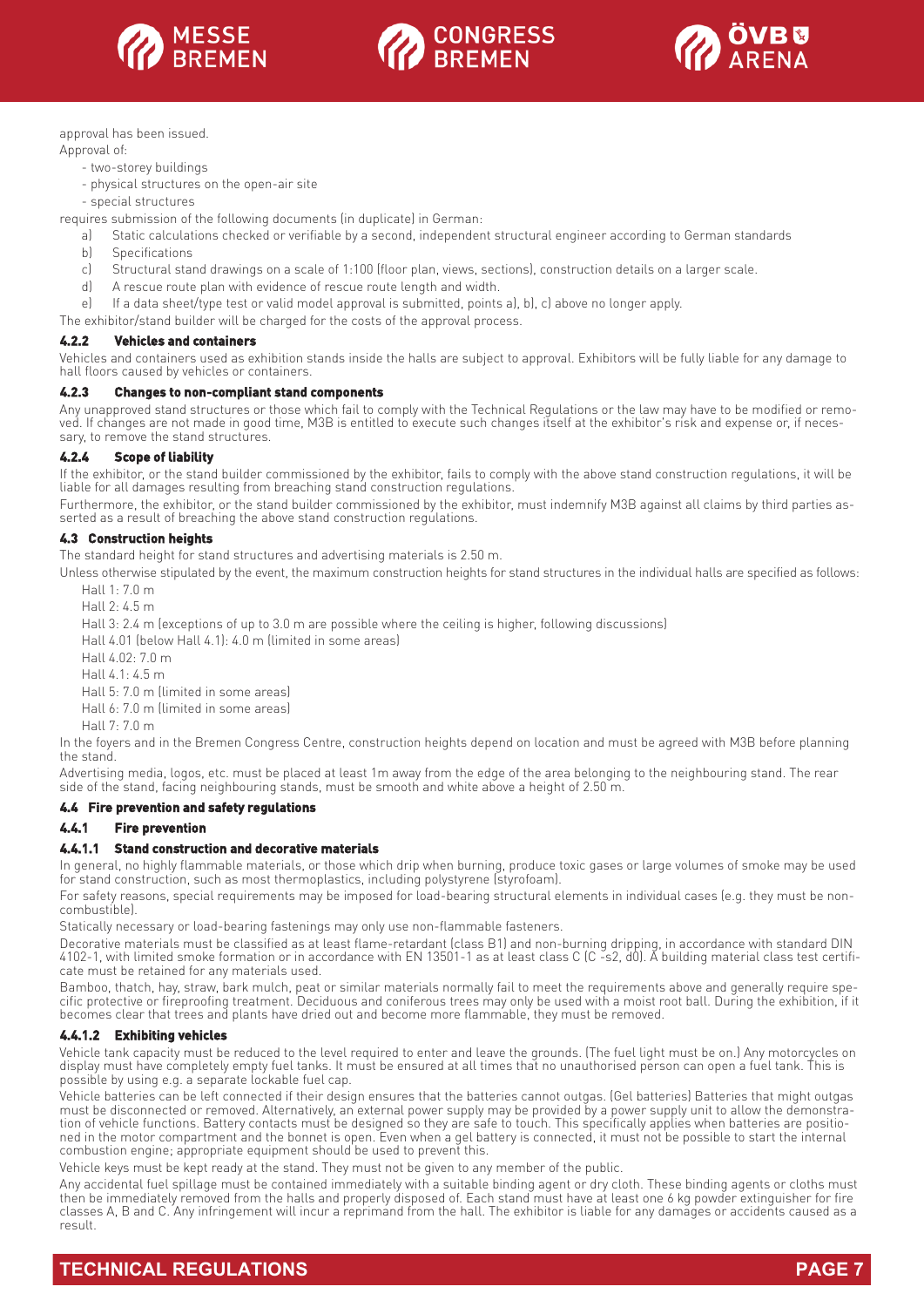





Gas-powered vehicles may only be exhibited when the pressure vessel is empty and de-pressurised.

In electric or hybrid drive vehicles, drive batteries must be disconnected from the traction network using the main switch (service disconnect). The tanks of hydrogen-powered vehicles must be de-pressurised.

M3B may restrict or prohibit the display of vehicles at its discretion.

In the foyers of Halls 1 to 7 and in the lower part of Hall 4, exhibiting vehicles with internal combustion engines is subject to separate authorization from M3B.

#### **4.4.1.3 Explosive materials, munitions**

Explosive materials are subject to the Explosives Act and must not be exhibited at trade fairs and exhibitions. This also applies to ammunition as defined under firearms law.

#### **4.4.1.4 Pyrotechnics**

Pyrotechnics are subject to the approval of the Bremen Fire Brigade (Section 20, Fire Prevention) and also require approval from M3B.

#### **4.4.1.5 Balloons**

The use of balloons filled with safety gas in the halls and on the open-air site requires approval from M3B.

#### **4.4.1.6 Flying objects**

The use of flying objects in the halls and on the open-air site is generally not permitted. Exceptions to this require prior written approval from M3B.

#### **4.4.1.7 Fog machines**

The use of fog machines is only permitted with written approval from M3B. The operator must bear the costs of providing a fire security guard.

#### **4.4.1.8 Ash containers, ashtrays**

Smoking is prohibited inside the halls and inside exhibition stands. This also applies to e-cigarettes.

#### **4.4.1.9 Waste, recyclable and residual waste containers**

No recyclable or residual waste containers made of flammable materials may be used in the stands. Any general, recyclable and residual waste must be removed regularly, at the latest in the evening of each event day, and put into suitable containers. The exhibitor may request these from M3B for a fee, and must leave them by the aisle at the edge of the stand area for disposal. Highly flammable materials such as wood shavings, wood debris, sawdust, etc. must be stored in closed containers and removed daily, even several times a day if they accumulate. The cleaning company will dispose of the waste bags issued for general, recyclable and residual waste in the evening of each event day. Substances hazardous to health or to water, such as oils, paints/dyes or emulsions, must not be poured into the sewage system.

The contractual cleaner used by M3B is responsible for cleaning.

#### **4.4.1.10 Paint sprayers, solvents**

The use of paint sprayers and the use of substances containing solvents or paints/dyes is prohibited.

#### **4.4.1.11 Abrasive cutting work and all work with an open flame**

M3B must be informed of any welding, cutting, soldering, thawing and abrasive cutting work before such work begins, and a written application must be submitted to M3B. M3B will issue its approval of the work in the form of a permit. If possible, any parts being worked on should be moved outdoors, as machining is not permitted inside the hall. During such work, the environment must be sufficiently protected from any danger. Extinguishing devices must be kept ready for use in the immediate vicinity.

#### **4.4.1.12 Empties/storing materials**

The storage of empties of any type is prohibited inside or outside of the stand inside the halls. Any empties must be removed immediately. M3B is entitled to remove illegally stored empties at the expense and risk of the exhibitor.

#### **4.4.1.13 Fire extinguishers**

If fire extinguishers are kept ready at the exhibition stand, water extinguishers (minimum 9 l) according to EN 3 or DIN 14406 must be used. (Kitchen areas and plant rooms must be equipped with carbon dioxide extinguishers (minimum 5 kg), and a fat fire extinguisher (minimum 6 l) according to EN 3 or DIN 14406 must be provided when operating a deep fryer). Powder extinguishers may only be used with M3B approval. Fire extinguishers may be rented from M3B.

#### **4.4.1.14 Paraffin stoves**

M3B must be informed in writing and in good time of any use of paraffin stoves, i.e. at least 14 days in advance. This must specify the number and type of devices. Adequate ventilation must be quaranteed. At most two paraffin stoves may be used at the same time on each stand.

Only "closed" stoves are permitted; the use of open fireplaces is prohibited. Only paraffin with an ignition point of 63°C may be used as fuel, in accordance with the manufacturer's instructions. Stoves must be stable and should be placed on a smooth, non-flammable surface. Carpets are prohibited. There must be no flammable objects within a minimum diameter of 1m around the stove.

Only the volume of paraffin anticipated for one day's use may be kept on the stand. In any case, quantities of over 5 litres must be stored outside the halls. Containers must be stored safely, i.e. kept closed and in a well-ventilated place. Paraffin canisters must not be stored in the immediate vicinity of the fireplace.

Each stand must have at least one 6 kg powder extinguisher for fire classes A, B and C. Fire extinguishers must be clearly visible and easily accessible. Water fire extinguishers are not permitted for this purpose.

Stoves may only be filled when cool, and in accordance with the manufacturer's instructions. Any spilled fuel must be immediately absorbed using a binding agent. The binding agent must be disposed of outdoors immediately. The burning stove must be supervised at all times by stand personnel. At the end of the fair day, any fuel in the stove must be completely burnt down. No fuel may be left in the stove once the fair closes. The manufacturer's operating instructions must be observed, and personnel must be trained.

Visitors to the fair, especially children, must be protected against burns by accidentally touching the heated outer surfaces of the stove. It may be necessary to cordon off a suitable safety area when the stove is in use.

In justified cases, M3B may prohibit or restrict the use of paraffin stoves.

#### **4.4.1.15 Ethanol fireplaces**

M3B must be informed in writing and in good time of any use of ethanol fireplaces, i.e. at least 14 days in advance. This must specify the number and type of devices. Adequate ventilation must be guaranteed. At most two ethanol fireplaces may be used at the same time on each stand. Only "closed" fireplaces are permitted; the use of open fireplaces is prohibited.

In accordance with the manufacturer's regulations, only liquid or gel ethanol is permitted as the fuel. Fireplaces must be stable and should be placed on a smooth, non-flammable surface. Carpets are prohibited. There must be no flammable objects within a minimum diameter of 1m around the fireplace.

Only the volume of ethanol anticipated for one day's use may be kept on the stand. In any case, quantities of over 5 litres must be stored

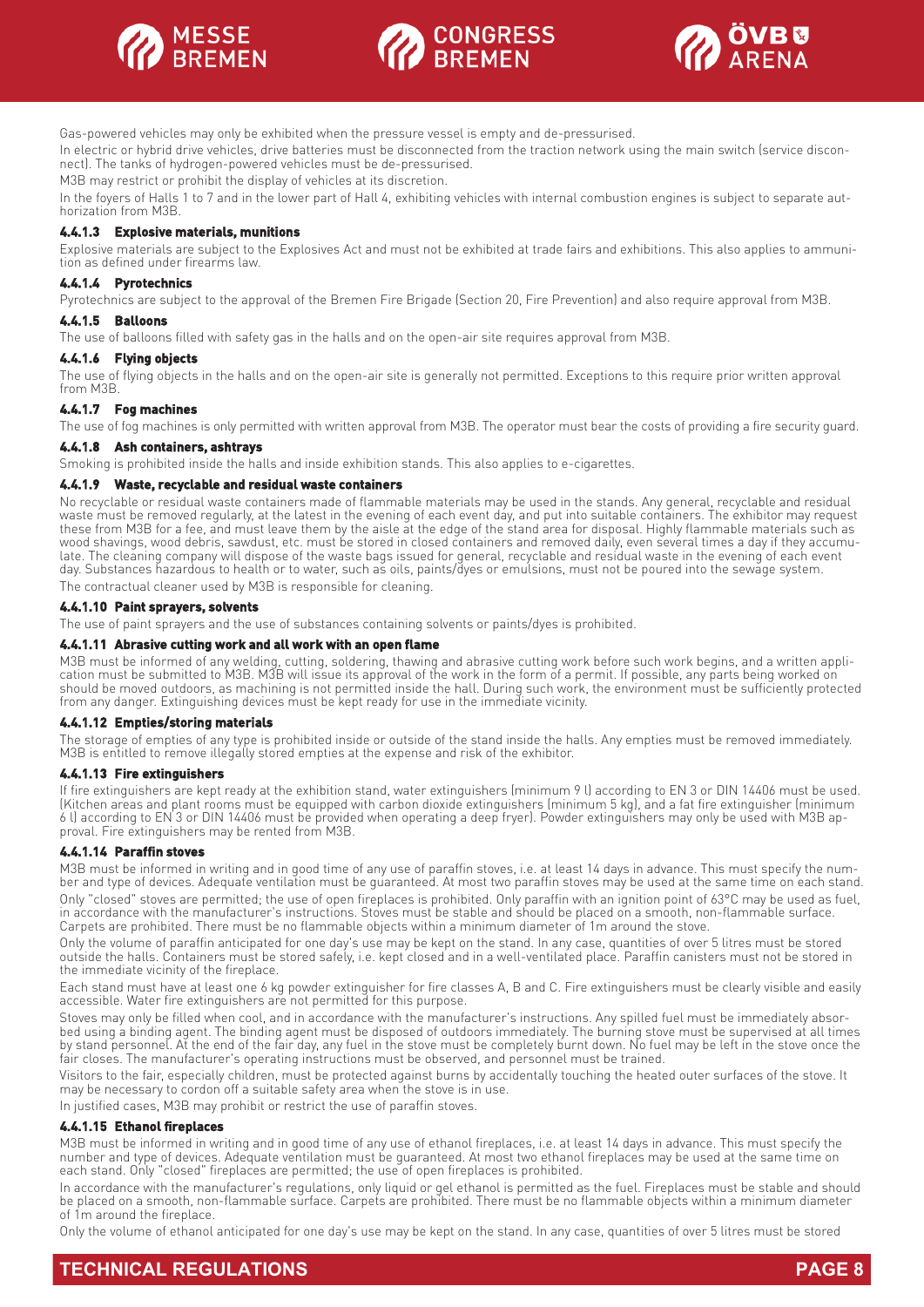





outside the halls. Containers must be stored safely, i.e. kept closed and in a well-ventilated place. Ethanol canisters must not be stored in the immediate vicinity of the fireplace.

#### **4.4.2 Stand roofing**

To prevent interference with fire sprinklers, stands must normally be open at the top in all halls with sprinkler systems. There are sprinklers in Halls 4 and 4.1 and in the foyers of Halls 4-6.

Roofing will be deemed open if no more than 50% of the stand area is closed at the top.

Sprinkler-compatible coverings with a mesh size of at least 2 x 4 mm or 3 x 3 mm are permitted. Fabric coverings must be pulled tight horizontally and be only one layer thick. Fabric coverings should not sag (for two-storey structures see also no. 4.9.2)

No heat generators may be set up near sprinkler nozzles because the nozzles open at approx. 68°C and release fire water. The exhibitor is liable for damages.

Highly flame-retardant material may be used for stand coverings.

- Stand ceilings can be closed in Halls 1, 2, 3, 4 (high area), 5, 6 and 7 under the following conditions:
	- -Battery-operated smoke detectors must be installed in plant, control and storage rooms.
	- -For closed ceilings between 200 m² and max. 1000 m² of floor space, stands must be fitted with smoke detectors, stand security guards and additional fire extinguishers.
	- -Closed break rooms with more than 200 m² floor space must have smoke exhausts, in accordance with MVStättV.

#### **4.4.3 Glass and acrylics**

Only safety glass suitable for the intended purpose may be used.

The edges of glass panes must be finished or protected to prevent any risk of injury. Solid-glass components must be marked at eye level.

#### **4.4.4 Break rooms/closed rooms/presentation rooms/cinemas**

All break rooms that are closed on all sides (closed rooms) and from which the hall cannot be seen or heard must have a visual and acoustic warning system to guarantee that the stand can be alerted at any time. Alternative measures may be approved in exceptional cases. Break rooms need a specific permit if they can accommodate more than 200 people. Escape and rescue route plans, with proof of the length and width of the rescue routes, must be drawn up for this purpose.

Closed rooms (break rooms that can only be reached through other rooms in use) are only permitted under the following conditions:

- The room leading into the closed room must have a suitably wide rescue route (at least 90 cm), which must be usable at all times.
- If there is no line of sight to the room leading into the closed room, a visual and acoustic warning system must be installed to guarantee that people can be alerted at all times.
- **4.5 Exits, rescue routes, doors**

# **4.5.1 Exits and rescue routes**

The walking distance from any point in an exhibition area to a hall walkway must not exceed 20 m. Break rooms with a floor area over 100 m<sup>2</sup> and rooms intended to accommodate more than 100 people must have at least two rescue routes. These must be as far from one another as possible and on opposite sides of the room.

The minimum number and clear width of rescue routes (exits, stairs, corridors) is as follows:

- up to 100 m²: 1 rescue route, 0.90 m wide
- over 100 m² and up to 200 m²: 2 rescue routes, each 0.90 m wide
- over 200 m² and less than 400 m²: 2 rescue routes, each 1.20 m wide

Rescue routes must be marked according to ISO 7010, BGV A8 and/or ASR A 1.3.

#### **4.5.2 Doors**

The use of swing doors, revolving doors, doors with an entry code, sliding doors or any other access barrier in any rescue route is prohibited.

#### **4.6 Platforms, ladders, stairs and raised walkways**

Generally accessible areas which directly adjoin surfaces more than 0.20 m lower must be surrounded by balustrades. These balustrades must be at least 1.10 m high. There must be at least one top rail, one middle rail and one bottom rail. The distance between the railing components must not exceed 0.12 m in any direction. (MVStättVO Sec. 11, para. 2) For a platform, verifiable structural evidence must be submitted upon request by M3B. Depending on the use, the floor load must be designed for at least 3.0 kN/m2, in accordance with DIN EN 1991-1-1/NA in conjunction with the National Annex for Germany, Table 6.1 DE [Cat. C1]. In areas with large crowds, 5 kN/m² applies. Platforms with a single access step must not exceed a height of 0.20 m. Ladders, stairs and raised walkways must comply with accident prevention regulations.

#### **4.7 Stand layout**

#### **4.7.1 General stand appearance**

Exhibitors are responsible for the design of their stands. They must adhere to standard exhibition criteria for the event when doing so. Walls bordering visitor aisles must be brightened up by installing display cases, recesses, displays, etc. The back walls of any stands must be kept neutral where they meet neighbouring stands, in order not to detract from the design of the neighbouring stand.

Products manufactured using exploitative child labour, as defined in ILO Convention 182, must not be used in the design or fit-out of the stand. **4.7.2 Inspection of rented area**

Rental space is marked out by M3B or by the organizer. Every exhibitor is obliged to obtain information on the position, dimensions and any installations at the venue. Stand edges must be strictly adhered to.

#### **4.7.3 Alterations to hall structure**

Hall components and technical equipment must not be damaged, soiled or modified in any other way (e.g. drilling, nailing, screwing). Painting, wallpapering and pasting are likewise prohibited.

Hall components and technical equipment may not be used to support stand structures or exhibits. Attaching decorations or similar items to sprinkler pipes, water pipes, cable routes or other installations in halls is prohibited. Hall columns/hall pillars inside stand areas may be decorated as long as this does not damage them and remains within permissible overall construction height limits.

Hand-held fire extinguishers, fire alarms, push-button alarms, wall hydrants, smoke flap controls and notices about these must be freely accessible and visible at all times. If necessary, suitable inspection hatches must be fitted. Fire prevention gates and doors must not be restricted in their function.

Connection points for stand supplies, electrical distribution cabinets, switch cabinets, telephone switchboards etc. must remain accessible. Hall staff must be allowed access to these facilities.

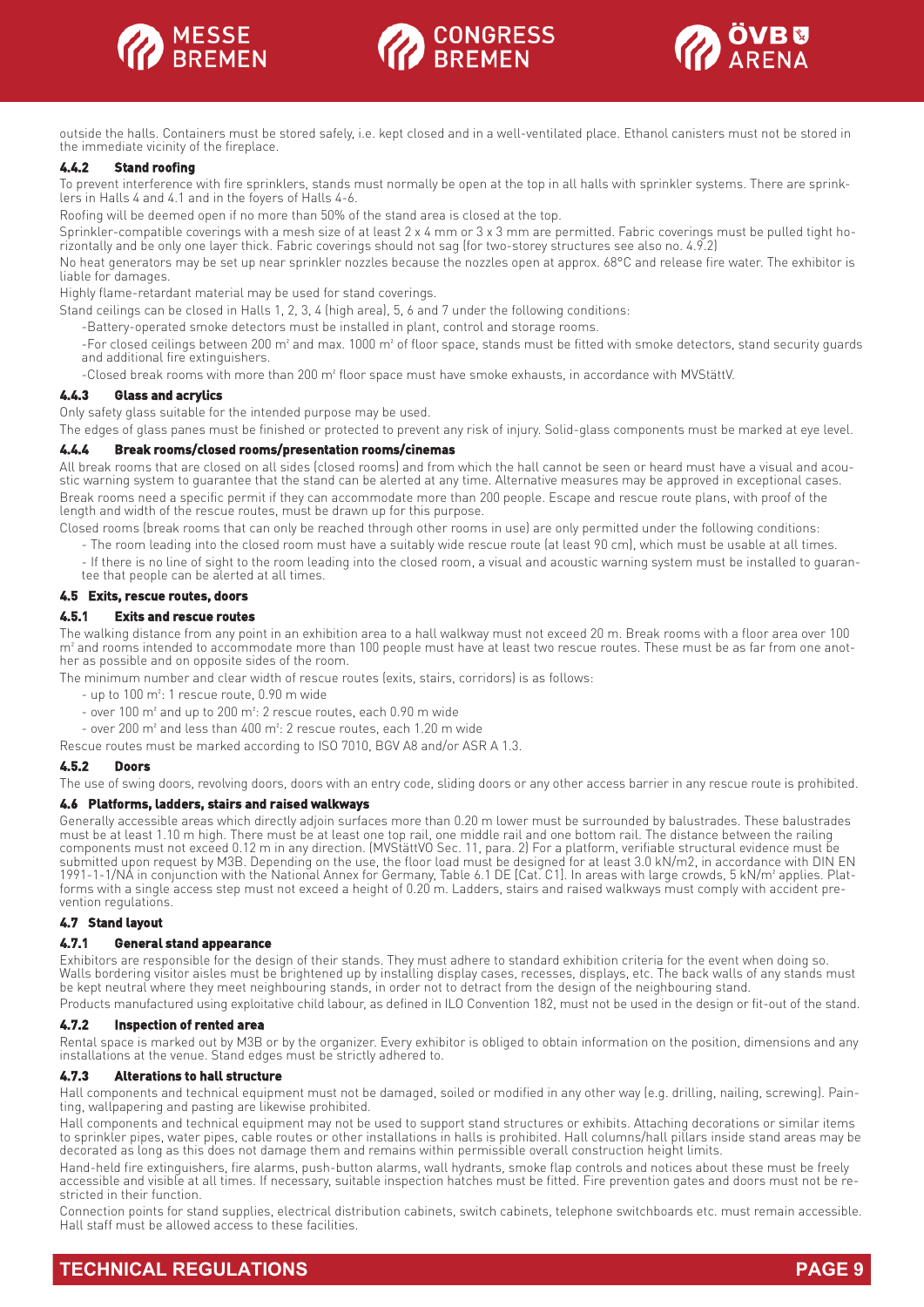





### **4.7.4 Hall floors**

Carpets and other floor coverings must be laid in an accident-proof manner and must not extend beyond the edges of the stand.

These may only be fixed down using PP or PE adhesive tape, which can be removed without leaving any residue.

Carpets and floor coverings must be classed as at least B 1 flame retardant according to DIN 4102 or according to EN 13501-1 class C-s2 d0. The manufacturer's certificate must be kept at the exhibition stand.

Any materials used must leave no residue when they are removed. Substances such as oil, grease, dyes or paints, etc. must be removed from the floor immediately.

The hall floor must not be painted.

Stickers on hall floors are only permitted if the material being applied can be removed without leaving any residue.

Anchor points and fastenings are only permitted in justified exceptional cases, and only with prior written agreement from M3B. The number of anchor points must be limited to the minimum number required. There is no entitlement to install ground or floor anchors. M3B reserves the right to stipulate which anchoring materials must be used.

When using very dirty materials such as sand, earth or gravel, exhibitors must ensure that floors and walls are not damaged. If necessary, the floor must be protected with suitable materials (film). In any case, dirt must not get into supply channels.

Sand, earth or gravel must be brought in and removed using suitable equipment or machines designed to prevent any damage to the floor. Cultivators may only be used with permission from M3B. Tracked vehicles are only permitted with rubber tracks.

#### **4.7.5 Suspensions from hall ceilings**

Suspensions are possible in Halls 1, 4.01 (higher section of the hall), 5, 6 and 7. Only M3B or a company commissioned by M3B can install suspensions.

The following types are not permitted for safety reasons:

- Suspensions from stand components
- To secure stand components or exhibits (stand components or exhibits must stand securely by themselves)
- Suspended structures with a rigid or force-locked connection to the hall floor

Suspended structures may only be changed by M3B or its responsible service partners.

Any suspensions from the hall ceiling must comply with the information in the M3B leaflet "Ceiling Suspensions".

#### **4.7.6 Trusses**

Only truss systems manufactured in compliance with the German Institute for Building Technology and that bear the CE mark may be used. The relevant laws, standards, regulations and ordinances must be applied when using truss systems. These specifically include the Machinery Directive 2006/42 /EC, SQ P1 Trusses (SQ = standards of quality) published by IGVW, the Machinery Ordinance (9.Prod.SV), the Directive on Work Equipment (89/391/EEC) and DGUV Regulation 17 (formerly the accident prevention regulation BGV C1).

The manufacturer's instructions regarding use, set-up, load, maintenance etc. must be observed.

Proof of load-bearing capacity and stability must be provided by an expert in a suitable written form or for more complex constructions. Proof must be submitted to M3B upon request. The stability of the structure must be ensured by using feet and, if necessary, load plates and diagonal connectors.

Truss components from different manufacturers or from different systems must not be mixed.

Damaged or deformed truss components must not be used.

All truss components must be intended for the respective system, and must be connected and secured with the connectors provided. Loads must be properly fastened to the trusses with approved connectors. Loads must display the load capacity, a type designation, the manufacturer's name and the year of construction or a serial number as a minimum.

Attached loads (e.g. spotlights/floodlights, loudspeakers, etc.) must also be secured using suitable steel cables ("safetys") in accordance with DGUV Information 215-313. These retaining elements must be labelled in accordance with legal requirements (ProdSG)

The maximum values specified by the manufacturer (load table) must not be exceeded. Loads must not be attached to diagonal braces. Trusses may only be used if the permissible load and the manufacturer's instructions are observed. Climbing on trusses with cross sections less than 30 cm is not permitted. Personal protective equipment (PPE) for fall protection must be worn. A certificate of competence for the employee working on the trusses must be provided.

Trusses, which can carry dangerous contact voltages if there is a fault, must be connected to the general protective-equipotential bonding. On the truss, the following information must be clearly legible at all times: 1. Manufacturer, 2. Year of and month construction (MM/YY), 3. Type, 4. ID number, 5. Net weight

#### **4.7.7 Stand partitions**

Stand partitions will be erected by the exhibitor, organizer or M3B. Rented stand partitions must not be damaged. Exhibitors will be charged for any repairs required. If the exhibitor or its stand designer observes any damage on partitions at the start of stand set-up, they must report it immediately to the responsible hall service.

#### **4.7.8 Advertising materials/shows**

Stand and exhibit lettering, company and trademarks must not exceed the prescribed overall height. They should look appealing. Shows, visual, slow-moving, acoustic advertising media and musical reproductions are permitted as long as they do not disturb neighbouring stands, do not cause congestion in the aisles and do not drown out the event's own PA systems inside the halls. Volumes must not exceed 70 dB (A) at the edge of the booth.

Printed matter may only be distributed and advertising material used inside each exhibitor's own stand area.

#### **4.7.9 Barrier-free access**

Stand design should allow for barrier-free access. Stands and their facilities should also be accessible and usable for people with reduced mobility unassisted.

#### **4.7.10 Kitchens**

For safety reasons, gas-fuelled kitchen appliances are not allowed to be used in the exhibition halls.

Kitchen fumes (vapours), particularly deep fryer vapours, must be minimised by using a ductless extractor hood. The extractor hood must have an activated carbon and grease filter.

Deep fryers may only be operated with the prior agreement of M3B.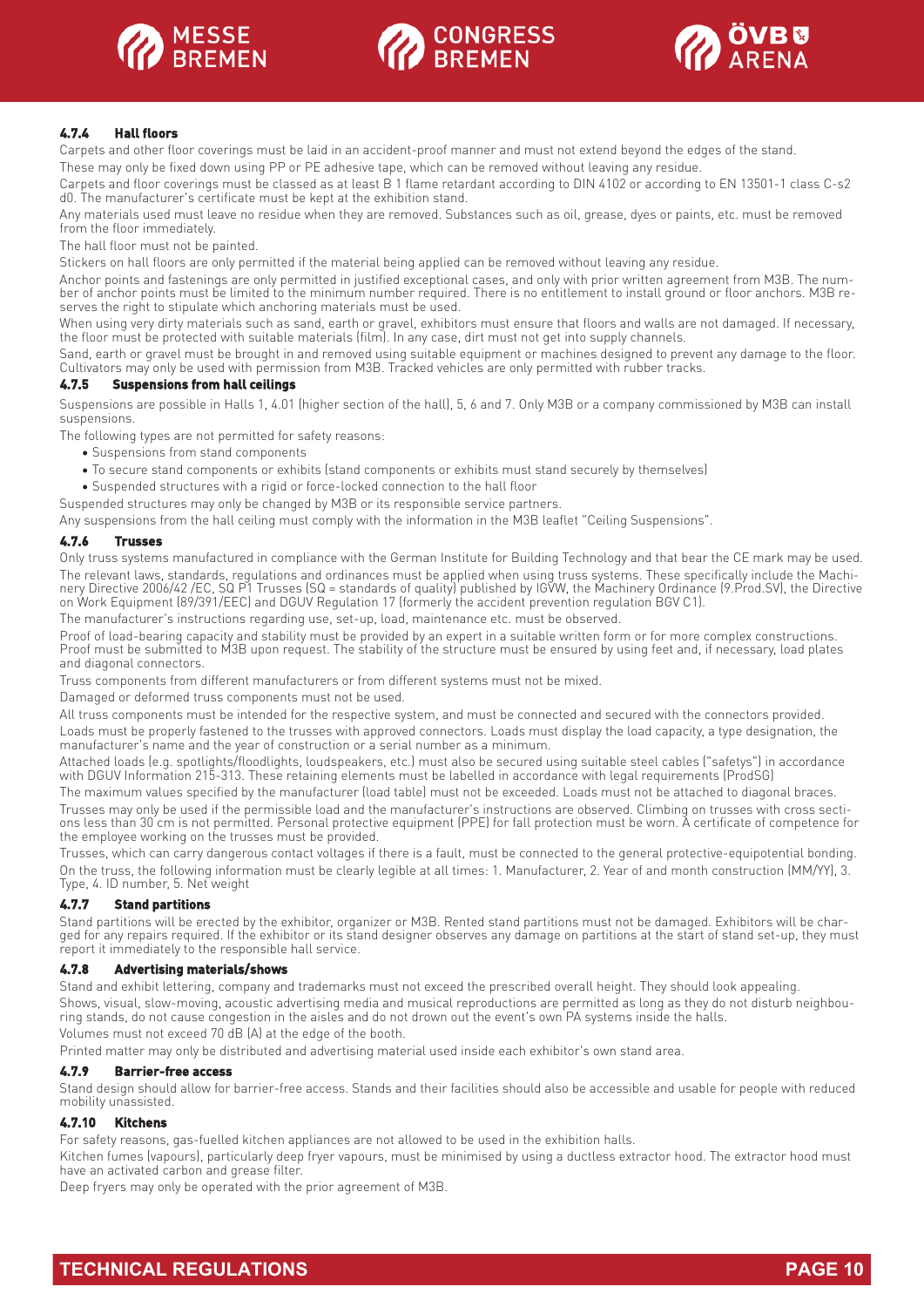





#### **4.8 Open-air site**

The provisions above on stand construction also apply to stands on the open-air site.

All structures on the open-air site/outdoor area require written approval from M3B. the submission of proof of stability and the corresponding documentation. If a project requires planning permission under Section 61 of the Bremen State Building Code, written approval will be required, and, if necessary, acceptance by the competent authority/authorities. Particular reference is made here to the Bremen Directive on the Construction and Operation of Portable Structures (BremFIBauR) and the further DIN EN 13814 and DIN EN 13782. DIN EN 1991-1- 4 applies to all superstructures, taking into account location-related wind zones as a requirement for the calculations.

The exhibitor will bear the cost of acceptance for the portable structure. If the exhibitor plans any excavations for foundations, pits, pipelines, cable trenches, flagpoles, etc., on the open-air site, the approval of M3B must be obtained in good time. No such work may be carried out without permission. Ground anchors, such as pegs or the like, are also subject to approval.

#### **4.8.1 Wind loads**

All stand structures on the open-air site must be designed to withstand likely wind loads, in accordance with DIN EN 1991-1-4, taking into account the location-related wind zone. Exhibitors/stand operators must pay attention to weather forecasts and take any necessary safety measures, including dismantling the stand or ceasing trading if severe weather warnings are announced. In the case of mobile items (e.g. small exhibits, furniture, parasols, advertising displays, etc.), exhibitors/stand operators must ensure that these are dismantled and properly secured at short notice if severe weather warnings are announced. If the organizer closes the open-air site because of bad weather, exhibitors must immediately secure their stands and vacate any visitors, guests and staff from their stand areas.

#### **4.8.1.1 Wind loads for portable structures**

If a portable structure is involved, in accordance with the Bremen State Building Code, wind loads according to DIN EN 13814, 5.3.3.4 (for event systems) or DIN EN 13782,6.4.2.2 (for marquees) may be applied. If an operating load case is used, in accordance with DIN EN 13814,5.3.3.4, it is recommended that exhibitors/stand operators cease trading above a wind speed of v=15 m/s (including gusts at this speed).

#### **4.8.2 Snow loads**

During the months between October and mid-May, calculations must show that normal snow loads according to DIN EN 1991-1-4 / NA for all load-bearing roofings have been taken into account. Exhibitors/stand builders are responsible for clearing snow and removing slip hazards in their stand areas. The organizer and M3B assume no liability for this.

#### **4.9 Two-storey structures**

#### **4.9.1 Construction application**

Two-storey structures are only permitted with the agreement of M3B. Requests must be submitted as soon as stand approval is granted. Approval also depends on the intended position inside the hall and the allocated floor space. Two-storey structures are not possible in Halls 2, 3, 4 (lower section of the hall) or 4.1. Further information is given in no. 4.2.1

#### **4.9.2 Requirements for the stand area superstructure, safety distances, height inside the stand**

For maximum construction height requirements, see no. 4.3

Planned stand structures that exceed a height of 2.50 m are generally subject to approval.

The clear height of interior spaces in two-storey structures must be at least 2.30 m on the ground and upper floors.

Stand structures at stand edges which meet neighbouring stands must be of a neutral design above a height of 2.50 m.

#### **4.9.3 Working load/assumed load**

DIN EN 1991-1-1/NA, in conjunction with the National Annex for Germany, states that for the floor slab of a two-storey exhibition stand inside an exhibition hall, Table 6.1 DE (Cat C) must be applied as the vertical working load:

Restricted use by trade visitors or stand personnel for meetings or with assisting customers, i.e. furnished with tables and chairs arranged freely or in separate meeting rooms requires a working load of [Cat. C1]: qk = 3.0 kN/m².

Unrestricted use as a freely accessible exhibition and meeting area or sales area, without or with closely-spaced seating requires a working load of [Cat. C3 and above]:  $qk = 5.0 \text{ kN/m}^2$ .

Stairs and stair landings must always have a working load of [Cat. T2]: qk = 5.0 kN/m².

To achieve sufficient longitudinal-lateral stability in two-storey exhibition stands or grandstands, a horizontal load of H = qk/20 (qk = vertical working load) must be applied at the top of the floor level. For balustrades and railings, a horizontal working load of qk = 1.0 kN/m at rail height is required, according to DIN EN 1991-1-1/NA, in conjunction with the National Annex for Germany, Tab. 6.12 DE [Cat. C]. It must be shown that permissible loads on the hall floor are not exceeded, e.g. by individual supports (see 3.1. Hall specifications).

For multi-storey buildings and special structures, a load-spreading base plate of at least 20 x 20 cm must be used under the supports, in line with static requirements for high loads.

#### **4.9.4 Rescue routes/stairs**

On the upper floor of a two-storey exhibition stand, the walking distance to the hall walkway from any accessible point must not exceed 20.00 m. The minimum number and clear width of rescue routes (exits, stairs, corridors) is as follows:

- up to 100 m²: 1 rescue route, 0.90 m wide
- over 100 m² and up to 200 m²: 2 rescue routes, each 0.90 m wide
- over 200 m² and less than 400 m²: 2 rescue routes, each 1.20 m wide

If the area of the upper floor exceeds 100 m<sup>2</sup>, at least two staircases are required; these must be positioned at opposite points of the room. All stairways must be designed according to DIN 18065. Stair risers must not exceed 0.19 m in height and tread width must be at least 0.26 m. The clear width of any stairs required must not exceed 2.40 m. Clear headroom must be at least 2.00 m. Treads must be closed. Spiral or solid newel stairs are not permitted as required stairways.

Handrails must be non-slip and continuous. Handrails must be spaced at least 0.05 m away from nearby components.

#### **4.9.5 Construction materials**

For two-storey stands, all load-bearing components, ground floor ceilings and the floor on the upper floor must be built from building materials which are at least flame-retardant (in accordance with DIN 4102 or EN 13501-1).

#### **4.9.6 Upper floor**

If necessary, roll-stops at least 0.05 m high must be fitted to the floor near balustrades on the upper floor. Balustrades must be built in accordance with nos. 4.6. and 4.9.3.

In halls fitted with sprinklers, the upper floor must always be open to the ceiling. Otherwise, suitable fire protection measures are required. In addition to the fire extinguishers already on the ground floor, there must be at least one clearly visible and easily accessible fire extinguisher per stairway.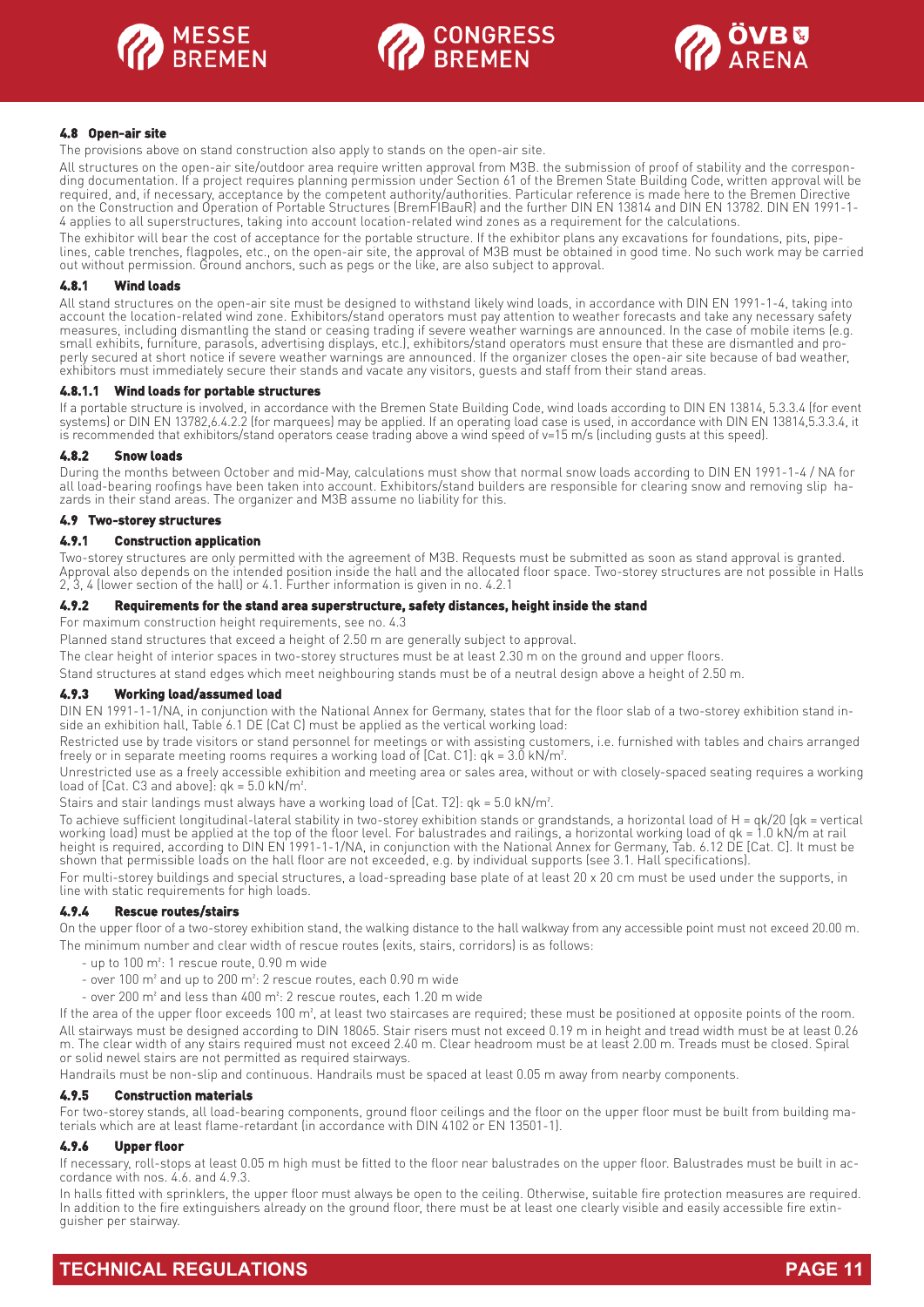





#### **5. Operating safety, technical safety regulations, technical provisions, technical services**

#### **5.1 General provisions**

Exhibitors are responsible for operating safety, and for complying with occupational health and safety and accident prevention regulations on their stands. Construction and dismantling work must comply with the provisions of labour and trade law.

#### **5.1.1 Damages**

Any damages caused by an exhibitor or its agents inside the exhibition grounds, its buildings or facilities must be remedied after the event by said exhibitor at said exhibitor's expense.

#### **5.2 Use of work equipment**

Nail guns and pin drivers may permitted in individual cases. Woodworking machines without chip extractors must not be used. The use of cranes and forklifts is reserved for forwarding companies contracted by M3B. Exceptions to this rule must be cleared with M3B in advance. Using or hiring elevated work platforms is reserved for M3B and for forwarding companies contracted by M3B. Exceptions to this rule must be cleared with M3B in advance. Parties' own or hired elevated work platforms may only be operated by qualified persons over the age of 18. This qualification must at least comply with the trade association guidelines in DGUV-G 308/008. The operating licence, valid and adequate business liability insurance cover, approval for operation in closed rooms and the test certificate must be submitted, in accordance with accident prevention regulations.

#### **5.3 Electrical work**

#### **5.3.1 Connections**

Only M3B or its contractors are permitted to carry out electrical work between supply channels or wall distribution boxes and stands. Electrical work that only M3B or its contractors may carry out includes the main connection with electrical cables, the main fuse and, if necessary, the main switch/electricity meter. M3B reserves the right to limit the electrical connection to one basic connection per stand area for safety reasons. The use of generators on the stands is not permitted. Exhibitors are not entitled to obtain electricity for their stands from any party not authorised by M3B for this purpose. Exhibitor are specifically prohibited from obtaining electricity from neighbouring stands. Exhibitors are also not entitled to supply third parties with electricity on the exhibition grounds, unless these are co-exhibitors.

Where possible, electrical installations will be laid inside supply channels; this may be in hallways if required for the connection point location. M3B is entitled to route electrical cables and connections destined to serve neighbouring stands through an exhibitor's stand. If an exhibitor wishes to lay cables that cross traffic aisles or third-party stands, this requires the prior consent of M3B. Cables must be laid

so that they are safe for traffic. This will be at the exhibitor's cost. For security reasons, M3B reserves the right to switch off the electricity supply for exhibitors after the event ends.

#### **5.3.2 On-stand electrical work**

Inside stands, electrical work may be made by exhibitors' own qualified electricians or by specialist companies authorised in accordance with VDE regulations, VdS guidelines and current technologies. Electrical work inside stands may also be carried out by M3B or its contractors if an order is placed for such work. Exhibitors are responsible for any work they carry out themselves.

#### **5.3.3 Assembly and operating provisions**

All electrical work must be carried out according to the latest safety regulations published by the Association for Electrical, Electronic and Information Technologies (VDE). Standards VDE 0100, 011-718, 0128 and IEC standard 60364-7-711 must be observed in particular. Sockets and lighting circuits up to 32A (except those for emergency lighting) require residual current devices (RCDs) with a rated differential current of max. 30 mA. Cable cores for high-voltage current and lighting circuits must have a cross section of at least 1.5 mm². Flexible cables (including flat cables) must not be laid under floor coverings without protection from mechanical loads. Lines and cables must be approved for the intended type of installation. The proportion of high- or low-frequency interference transmitted into the network must not exceed the values specified in VDE 0160 and VDE 0838 (EN 50 006 and EN 61000-2-4).

Protective measures must include conductive components in the event of indirect contact (stand earthing). The IGVW standard states that SQP4 16mm<sup>2</sup> Cu or 25mm<sup>2</sup> Cu are reliable for the cross section of protective bonding conductors. Supply cables for all stands must be designed with separate protective (PE) and neutral (N) conductors and these must not be connected to one another. The earth conductor must be connected to all devices. To ensure the load is evenly distributed, circuits on the stand must be subdivided accordingly. Motors with a connected load of more than 20KW may only be switched on with a current-limiting starting device.

Bare electrical wires and terminals are not permitted in low-voltage systems. Secondary cables must be protected against short circuits and overload.

#### **5.3.4 Safety precautions**

For individual protection, any electrical devices that emit heat (hot plates, floodlights, transformers, etc.) must be mounted on non-flammable, heat-resistant, asbestos-free supports. Depending on the level of heat generated, they must be positioned a suitable distance from any combustible materials. Lighting fixtures must not be attached to flammable decorations or similar.

#### **5.3.5 Safety lighting**

Stands whose particular structures mean that existing general safety lighting is ineffective require additional safety lighting, according to VDE 0100-718 and VDE 0100-560. This must be designed to ensure people can safely find and access general rescue routes.

#### **5.4 Water and waste water plumbing**

Only M3B or its contractors are permitted to carry out water and waste water pipework between supply channels and stands. Water and waste water plumbing work includes the main water connection (supply and drainage connection) with supply and drain pipes and, if applicable, the water meter. Exhibitors are not entitled to obtain water for their stands from any party not authorised by M3B for this purpose. Exhibitors are specifically prohibited from obtaining water from neighbouring stands. Exhibitors are also not entitled to supply third parties with water on the exhibition grounds, unless these are co-exhibitors. Where possible, water and waste water plumbing are laid inside supply channels; this may be across hallways if required for the connection point location. M3B is entitled to route water and waste water pipes used to serve neighbouring stands through an exhibitor's stand.

In exceptional circumstances, if the position prevents it, it may be impossible to install a connection ordered or this may incur additional costs. If an exhibitor wishes to lay pipes that cross traffic aisles or third-party stands, this requires the prior consent of M3B. Pipes must be laid so that they are safe for traffic. This will be at the exhibitor's cost.

If water consumption is not charged as a flat rate, it will be calculated based on the consumption per m<sup>3</sup>, recorded by the built-in meter, at the prices specified on exhibitor services order forms.

For security reasons, M3B reserves the right to switch off the water supply for exhibitors after the event ends.

#### **5.4.1 On-stand water and waste water plumbing**

Inside stands, sanitary plumbing may be carried out by exhibitors' own qualified plumbers or by specialist companies authorised in accordance with German and EU regulations and current technologies. Plumbing work inside stands may also be carried out by M3B or its con-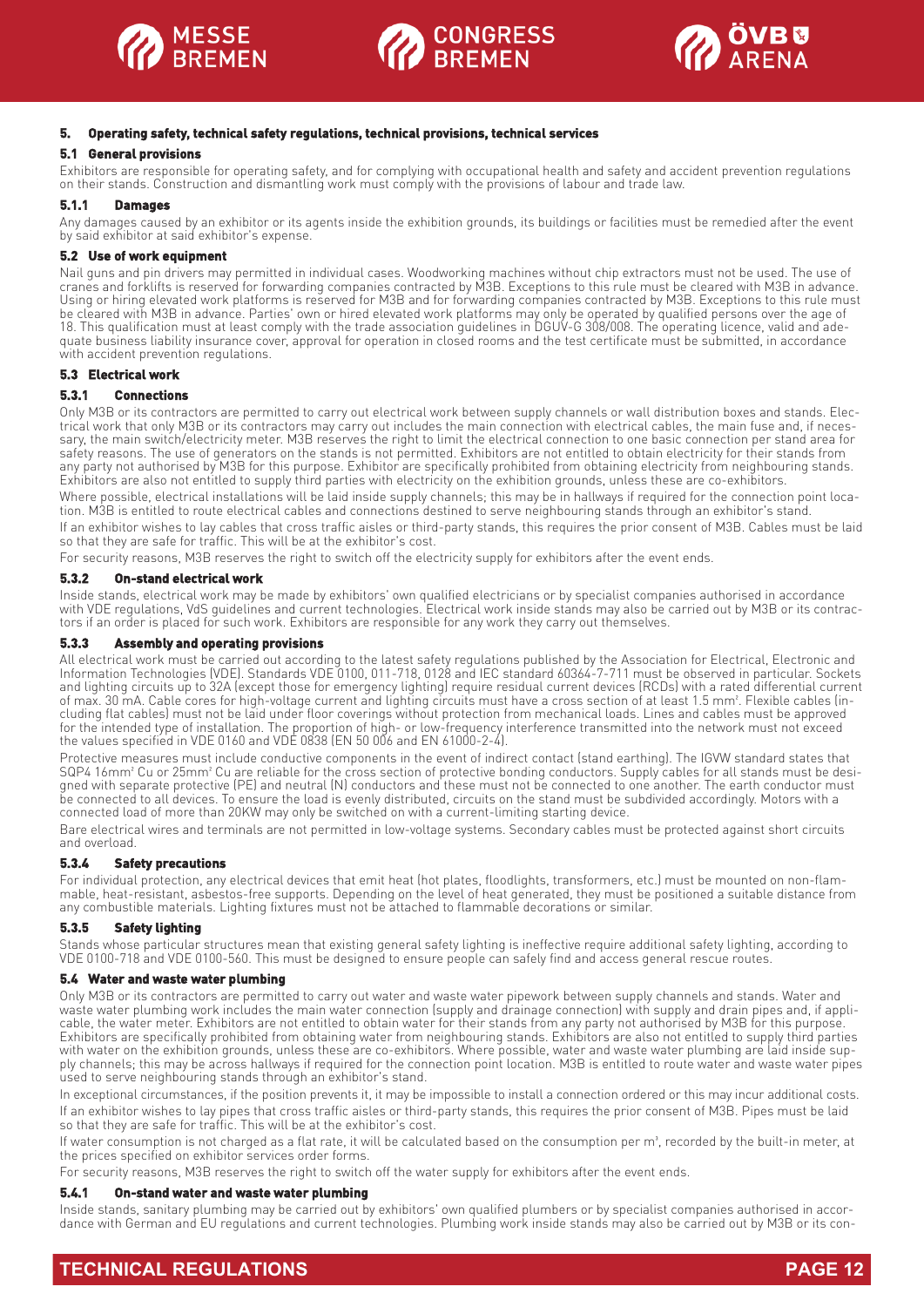





tractors if an order is placed for such work.

All work inside the stands must comply with the current valid German Drinking Water Ordinance, so that installing and operating a connection has no long-term impact on drinking water quality. Any unauthorised connections, machines or devices, or any which fail to comply with regulations, or have a higher than reported consumption are prohibited. They may be removed from the stand by M3B at the expense and risk of the exhibitor and taken into safekeeping. If the drainage gradient is too low, dishwashers without a built-in waste water pump must not be connected to the water network for safety reasons.

M3B must be notified in advance if any cooling units with an open cooling circuit will be connected. M3B reserves the right to prohibit the use of cooling devices with an open cooling circuit.

Any water used, e.g. in water basins, fountains, in waterwall and air humidification or in other spray systems used on the stand, must be guaranteed to be fully hygienic at all times. Proof of this must be provided if M3B requests it.

#### **5.5 Compressed air work**

Exhibition stands can be supplied with compressed air in Halls 4, 5, 6 and 7. Air is supplied via a connection to a compressor station. M3B must be informed if any exhibitor wishes to use its own compressor at the latest four weeks before construction begins. Only M3B or its contractors are permitted to carry out compressed air installation work between supply channels and stands. Compressed air installation work includes the main compressed air connection and compressed air lines. Exhibitors are not entitled to obtain compressed air for their stands from any party not authorised by M3B for this purpose. Exhibitors are specifically prohibited from obtaining compressed air from neighbouring stands. Exhibitors are also not entitled to supply third parties with compressed air on the exhibition grounds, unless these are co-exhibitors.

Where possible, compressed air installations will be laid inside supply channels; this may in hallways if required for the connection point location. M3B is entitled to route compressed air pipes used to serve neighbouring stands through an exhibitor's stand. In exceptional circumstances, if the position prevents it, it may be impossible to install a connection ordered or this may incur additional costs.

If an exhibitor wishes to lay pipes that cross traffic aisles or third-party stands, this requires the prior consent of M3B. Pipes must be laid so that they are safe for traffic. This will be at the exhibitor's cost.

For security reasons, M3B reserves the right to switch off the compressed air supply for exhibitors after the event ends.

#### **5.5.1 On-stand compressed air work**

Inside stands, compressed air work may be carried out by exhibitors' own qualified staff or by specialist companies authorised in accordance with German and EU regulations and current technologies.

Compressed air installation work inside stands may also be carried out by M3B or its contractors if an order is placed for such work. Any unauthorised connections, machines or devices or any which fail to comply with regulations or with a higher than reported consumption are prohibited. They may be removed from the stand by M3B at the expense and risk of the exhibitor and taken into safekeeping.

#### **5.6 Gas**

See no. 5.8

#### **5.7 Machinery, pressure vessel and exhaust gas systems**

#### **5.7.1 Machine noise**

Prior written agreement from M3B is required to operate noisy machinery or other equipment. This noise must not disturb other event participants, or encourage visitors to congregate thus causing congestion in the aisles. It must not drown out the fair's own PA systems inside the halls. Noisy machinery or other equipment may only be operated for short intervals, and only for as long and as often as required for demonstration purposes. Volumes must not exceed 70 dB (A) at the edge of the booth.

#### **5.7.2 Product safety**

All technical equipment and consumer products on display must meet the requirements of the Product Safety Act (ProdSG).

Technical equipment and consumer products that do not meet these requirements must bear a clearly visible sign showing that they do not meet the requirements of the law above, and may only be purchased when they achieve compliance with legal requirements. For any technical equipment and consumer products bearing the CE mark, the relevant declaration of conformity from the manufacturer must be kept at the stand.

During demonstrations, stand personnel must take the necessary precautions to protect people.

#### **5.7.2.1 Protective devices**

All protective devices must be in place when machinery and apparatus are being operated. Standard protective devices may be replaced by a secure cover made of organic glass or some other similar, transparent material.

Protective devices may be removed if equipment is not being operated to allow visitors to see how the exposed parts of the machinery are built or made.

Protective devices must remain next to machinery where they can be seen.

#### **5.7.2.2 Inspection procedures**

The technical equipment exhibited will be inspected by the relevant supervisory authority to check it meets accident prevention and safety criteria, if necessary jointly with the responsible professional specialist committees, and will be checked for compliance with safety requirements. So that the commission may check the CE marking, the EC declaration of conformity must be kept ready for inspection at the exhibition stand. If they are in any doubt, exhibitors should contact the responsible commission in good time before the exhibition begins.

#### **5.7.2.3 Operating ban**

M3B is also entitled to prohibit the operation of machinery, apparatus and devices at any time if it believes such operation poses any danger to people or property.

#### **5.7.3 Pressure vessels**

#### **5.7.3.1 Acceptance certificate**

Pressure vessels may only be operated on stands if they have been subjected to the tests required by the Industrial Safety Ordinance (BetrSichV).

Test certificates issued for the equipment must be kept at the exhibition stand, near the pressure vessel, and must be presented to the responsible supervisory authority upon request.

#### **5.7.3.2 Inspection**

In addition to submitting a certificate of construction and water pressure testing (EC declaration of conformity and any documents required in German or English), acceptance must be carried out on site. Registering up to four weeks before the start of the exhibition means that pressure vessels subject to inspection can be subjected to the acceptance test by the Technical Supervisory Association at the exhibition stand up to one day before the exhibition opens. Someone responsible for the pressure vessel must be present at the exhibition stand.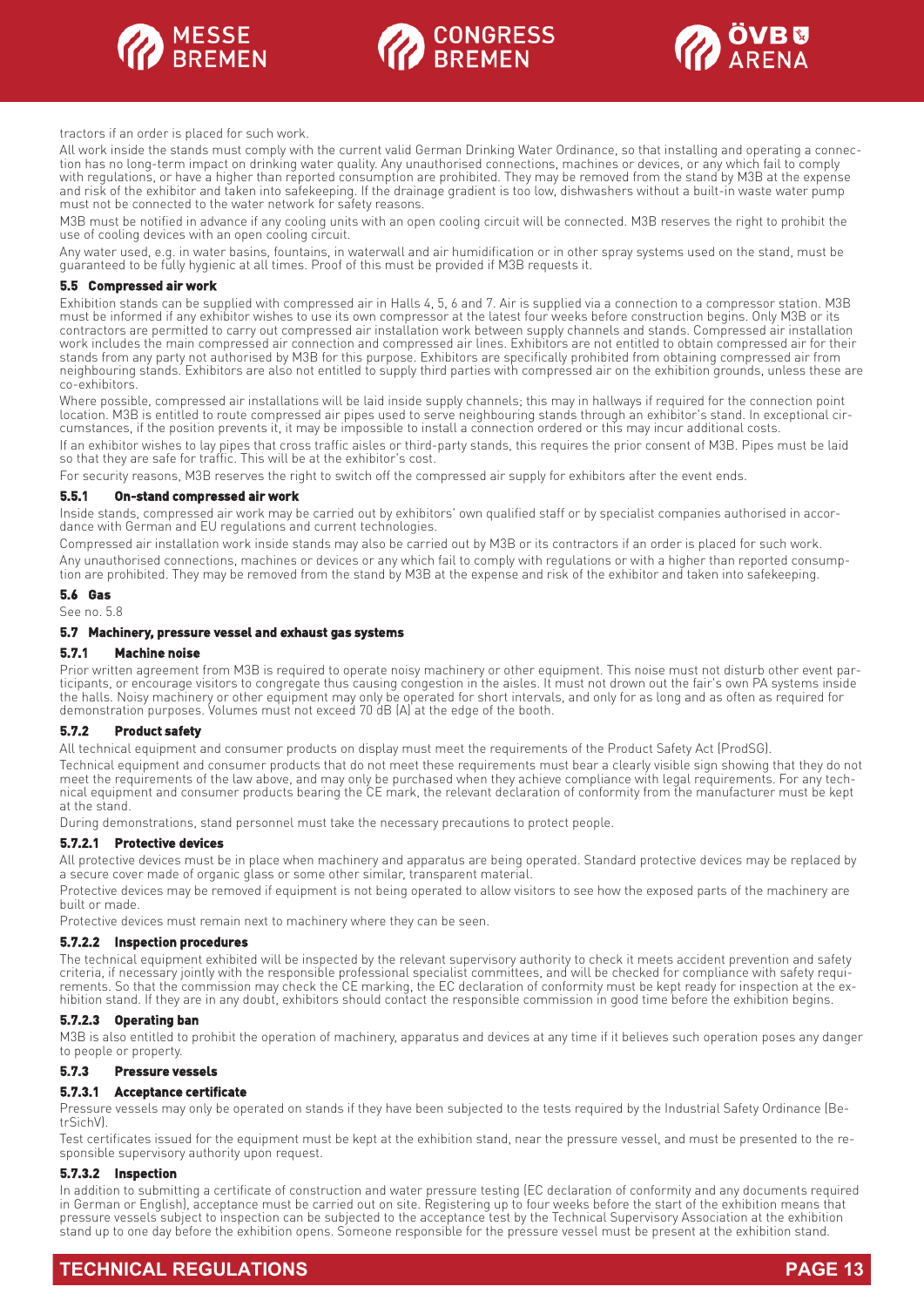





#### **5.7.3.3 Rented equipment**

The above regulations likewise apply to any rental equipment being used. In particular, test certificates issued for the equipment (5.7.3.1) must be kept at the exhibition stand, and must be presented to the responsible supervisory authority upon request.

#### **5.7.3.4 Monitoring**

The required acceptance certificates must be kept available for the trade and industrial inspectorate throughout the event.

#### **5.7.4 Exhaust gases, vapours, aerosols and dusts**

Flammable vapours, gases, aerosols and dusts released by exhibits and equipment that are harmful to health or are a nuisance to the general public may not released inside the halls.

#### **5.8 Use of pressurised gases, liquefied gases, flammable liquids, combustible pastes and other fuels**

#### **5.8.1 Pressurised and liquefied gas systems**

Introducing, deploying or using liquid gas such as propane, butane, etc. is prohibited inside the exhibition halls. If this rule is breached, M3B is entitled to remove the equipment at the expense and risk of the exhibitor and, if necessary, to close the stand for safety reasons.

#### **5.8.1.1 Application for approval of compressed gas cylinders**

Flammable and non-flammable gases in compressed gas cylinders, compressed gas packs or tanks must not be stored or used without permission from M3B. In accordance with the relevant accident prevention regulations, pressurised gas cylinders must be protected to prevent any impact, fall, unauthorized access or heating. Toxic gases must not be used.

#### **5.8.2 Flammable liquids, combustible pastes**

The storage and use of flammable liquids or combustible pastes is strictly prohibited. Exceptions must be agreed with M3B at an early stage and written approval is required. See also nos. 4.4.1.14 and 4.4.1.15 in this matter.

DGUV Regulation 113-001, its corresponding documents and safety data sheets must be observed. The amount stored must not exceed the amount required for one day's use.

Equipment may only be refilled in compliance with the safety regulations and outside of visitor times. Empty containers must be removed from the hall immediately. The storage of flammable and/or explosive cleaning agents inside the hall is prohibited. The smoking ban must be strictly enforced. Dummies must be used to exhibit larger quantities.

#### **5.9 Asbestos and other hazardous substances**

The installation or use of any building materials or products containing asbestos or other hazardous substances is prohibited. We refer to the Law on Protection from Hazardous Substances (Chem. Gesetz) in the current, valid version, in conjunction with the Banned Chemicals Ordinance (ChemVerbotsV) and the Ordinance on Hazardous Substances (GefStoffV).

#### **5.10 Protection against radiation**

#### **5.10.1 Radioactive substances**

The handling of radioactive substances is subject to approval and must be agreed with M3B. According to the Radiation Protection Ordinance, approval must be sought from the responsible authority and submitted to M3B at least six weeks before the trade fair begins. If there is already a permit, proof must be provided that the planned use of radioactive materials on the exhibition grounds complies with all legal requirements.

#### **5.10.2 X-ray equipment, sources of stray radiation**

The use of X-ray systems and sources of stray radiation must be agreed with M3B.

The Regulation for the Protection from Damage through X-Rays (RöV, BGBI I) must be observed.

The use of X-ray systems and sources of stray radiation is subject to approval or notification, Secs. 3, 4, 5, 8 RöV. The local competent authority for the exhibition is the Trade Supervisory Authority of the State of Bremen - Labour and Pollution Control Authority, to which applications or notifications must be submitted at least 4 weeks before the event begins.

#### **5.10.3 Laser systems**

The use of class 3R, 3B or 4 laser systems must be agreed with M3B. The use of laser systems must be reported to the responsible accident insurer and the Trade Supervisory Authority of the State of Bremen, Unit 30 - Technical Safety, in accordance with Sec. 5 of DGUV Regulation 11 "Laser radiation". Notification must be submitted with a written order from a laser protection officer for the operation of the laser device. DGUV Information Sheets 203-036 and 203-037 "Laser devices for show and projection purposes" must also be observed during its use. A copy of the notification and permit must be submitted to M3B.

#### **5.11 High-frequency equipment, radiocommunications systems, electromagnetic compatibility, harmonic components**

The use of high-frequency equipment and radiocommunications systems is subject to approval by the Federal Network Agency and exhibitors must arrange with M3B to evenly distribute frequencies and to rule out mutual interference where possible.

High-frequency devices and radiocommunications systems may only be used if they comply with the provisions of the Law on Telecommunications Equipment BGBI I and the Law on Electromagnetic Compatibility of Equipment (EMVG).

Personal paging systems, microport systems, intercom systems and radiocommunications systems may only be operated with the approval of the Regulatory Authority for Telecommunications and Post (RegTP). A copy of permit documents from the regulatory authority must be submitted to M3B in good time before the event begins.

Likewise, the use of high-frequency equipment and radiocommunications systems is only permitted if evidence is provided to show that the frequency to be used is sufficiently different from the frequencies/applications already used on the exhibition grounds. This evidence must be submitted to M3B. Information on the frequencies/applications used on the exhibition grounds can be obtained from M3B.

If exhibits are displayed or stand decorations are used that use electrical, magnetic or electromagnetic fields, the stipulations in the 26th Ordinance on the Implementation of the Federal Emissions Protection Law must be observed. Electrical work for exhibits and exhibition stands not cause unacceptably high circuit feedback in the exhibition centre power network because of current harmonics (see also no. 5.3.3.).

#### **5.12 Forklifts, exhibition goods, empties, deliveries**

Exhibitors may only use their own forklifts on the exhibition grounds with permission from M3B. Only electric forklifts or diesel forklifts with fixed soot filters may be used. Gas-powered forklifts are prohibited. The prescribed test intervals for forklift trucks, their MOTs and exhaust gas tests must be observed. Forklift truck drivers must hold a proficiency certificate.

Normally, only the company contracted by M3B holds forwarding rights inside the exhibition grounds, i.e. moving exhibits, stand structures, etc. to stands, as well as providing any auxiliary equipment and customs clearance for temporary or permanent imports. All orders placed with forwarding agents are subject to the latest version of the General German Conditions for Forwarding Agents (ADSp); M3B's forwarding tariff for trade fairs and exhibitions also applies.